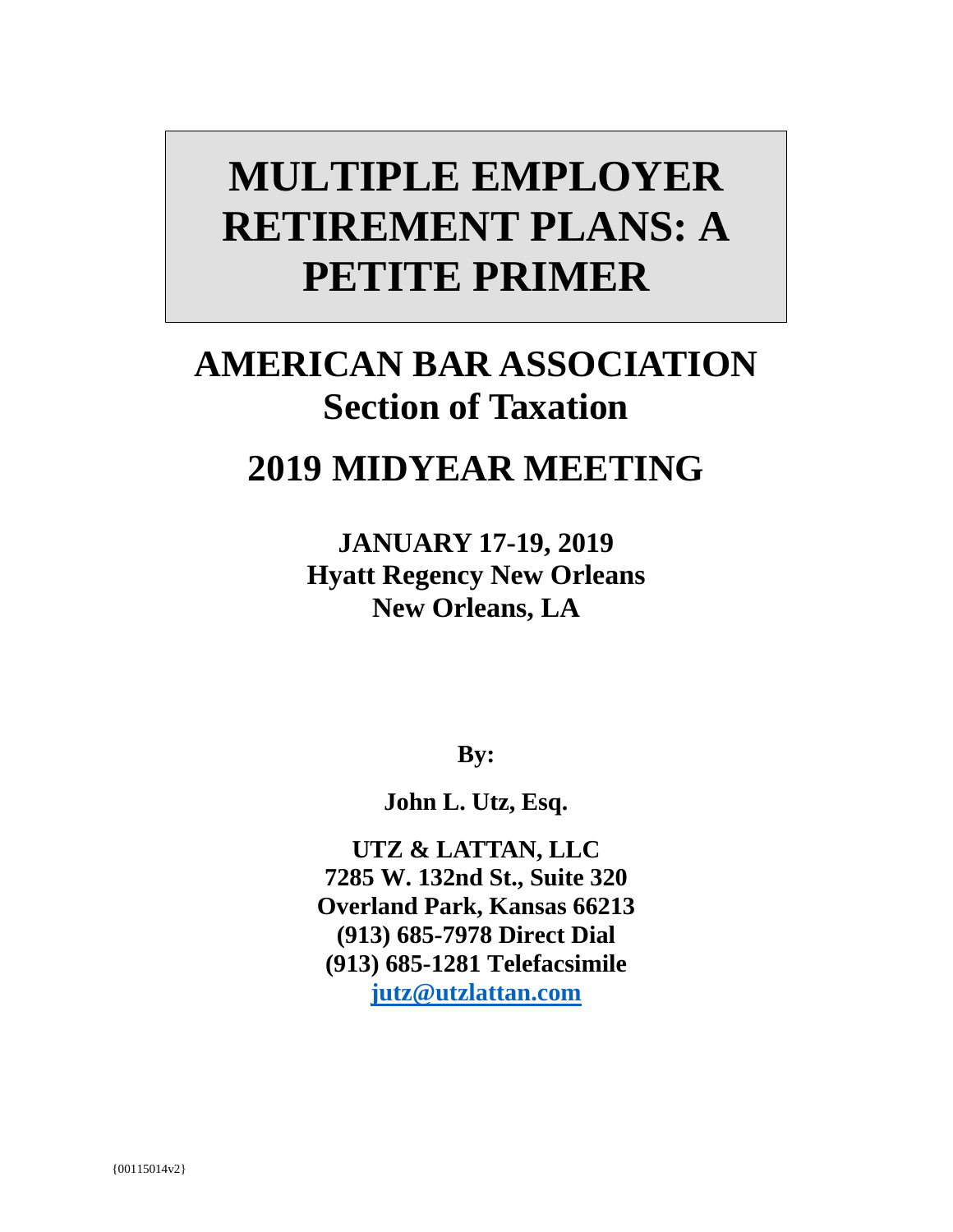### **MULTIPLE EMPLOYER RETIREMENT PLANS: A PETITE PRIMER**

### **TABLE OF CONTENTS**

### **by John L. Utz Utz & Lattan, LLC (913) 685-7978 jutz@utzlattan.com**

| I.   |                 |                                                                             |  |
|------|-----------------|-----------------------------------------------------------------------------|--|
|      | A.              |                                                                             |  |
|      | <b>B.</b>       | Plans Maintained Pursuant to a Collective Bargaining Agreement: A Further   |  |
|      |                 |                                                                             |  |
|      | $\mathcal{C}$ . |                                                                             |  |
|      | D.              |                                                                             |  |
|      | E.              |                                                                             |  |
| II.  |                 |                                                                             |  |
|      | A.              |                                                                             |  |
|      | <b>B.</b>       |                                                                             |  |
|      | $\mathcal{C}$ . |                                                                             |  |
|      | D.              |                                                                             |  |
|      | E.              | Employer-by-Employer Determinations (Especially Nondiscrimination Rules)  7 |  |
|      | F.              |                                                                             |  |
|      | G.              |                                                                             |  |
|      | H.              | IRC Section 413(b) Collectively Bargained Plan Rules Take Precedence 11     |  |
| III. |                 |                                                                             |  |
| IV.  |                 | DOL's Different Understanding of What Constitutes a Single "Plan" 12        |  |
| V.   |                 |                                                                             |  |
|      | A.              |                                                                             |  |
|      | <b>B.</b>       |                                                                             |  |
|      | $\mathcal{C}$ . |                                                                             |  |
| VI.  |                 |                                                                             |  |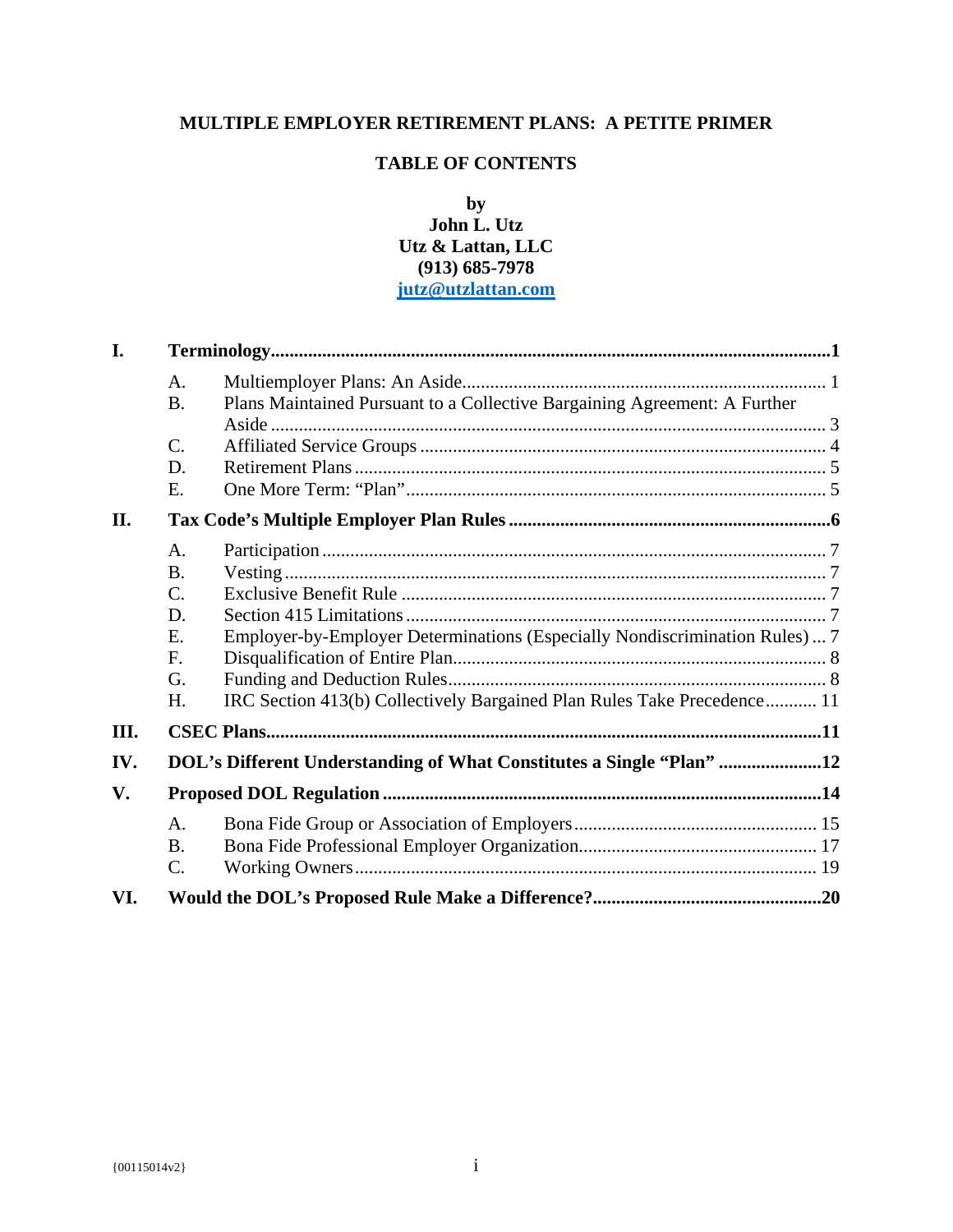#### **MULTIPLE EMPLOYER RETIREMENT PLANS: A PETITE PRIMER**

**by John L. Utz Utz & Lattan, LLC (913) 685-7978 jutz@utzlattan.com** 

- **I. Terminology**. Let me start with some comments about terminology. In particular, let me explain what I mean in this outline when I use the term "multiple employer plan," and also what I mean by the term "retirement plan." By a "multiple employer plan" I mean a plan maintained by more than one employer that is not a multiemployer plan. In deciding whether a plan is maintained by more than one employer, I will think of employers aggregated under the controlled group, common control, or affiliated service group rules of Internal Revenue Code ("IRC") Section 414(b), (c), or (m) as being a single employer.
	- **A. Multiemployer Plans: An Aside**. I mentioned that I am not in this outline going to consider multiemployer plans to be multiple employer plans. Although multiemployer plans cover employees of multiple employers, the rules applicable to those plans, both under the Tax Code and ERISA, comprise their own world. By "multiemployer plan" I mean a plan that is a multiemployer plan within the meaning of either the Tax Code definition of that term, which is set out in IRC Section 414(f), or the ERISA definition of that term, which is set out in ERISA Section 3(37)(A). Those definitions are quite similar to one another, though not strictly identical (for example, ERISA alone has a special provision for a "qualified football coaches plan"). In general they treat a plan as a multiemployer plan if more than one employer is required to contribute, the plan is maintained pursuant to one or more collective bargaining agreements between a union (or other employee organization) and more than one employer, and any other requirements set by the Secretary of Labor are satisfied. As to those additional requirements, Department of Labor ("DOL") regulations require that a plan not in existence prior to ERISA's effective date have been established for a "substantial business purpose" in order to be a multiemployer plan. 29 C.F.R. § 2510.3-37(c). For a ruling in which the DOL concluded that establishing a multiemployer plan merely to obtain the statutory advantages of that status (apparently including advantages under both the Tax Code and Titles I and IV of ERISA) will not satisfy the substantial business purpose requirement, see DOL Advisory Opinion 2002-07A.

It can sometimes be unclear whether a plan is a multiemployer plan where the plan covers both bargaining unit employees and non-bargaining unit employees. Recall that the foundational requirements for being a multiemployer plan are that (a) more than one employer be required to contribute to the plan, (b) the plan be maintained pursuant to one or more collective bargaining agreements, and (c) the plan have been established for a substantial business purpose. What, then, if only a substantial minority of participants are covered under a collective bargaining agreement? Let's say, for example, that 25 percent of participants are covered under a collective bargaining agreement. I think most employee benefits professionals would assume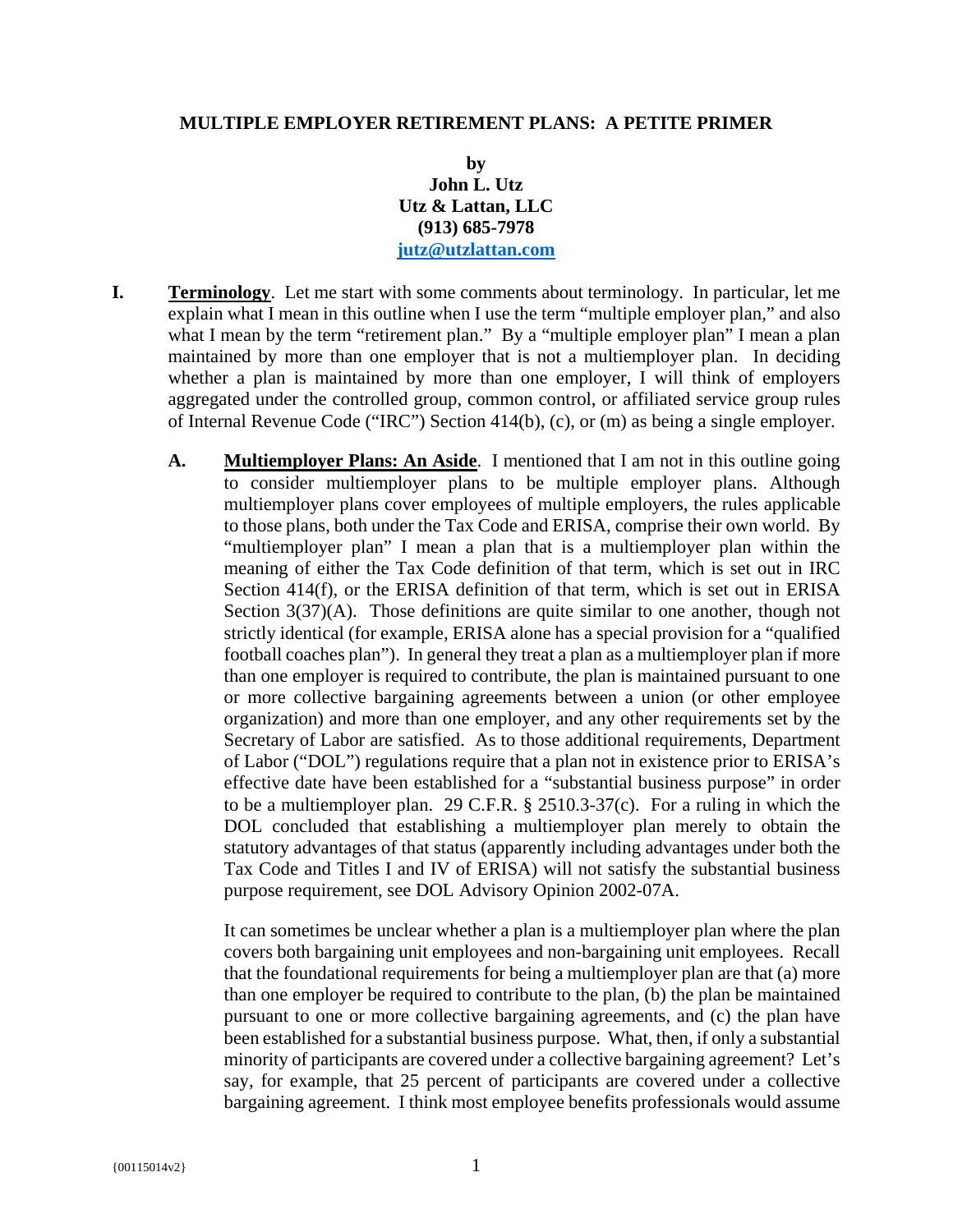that even if this plan covers employees of more than one employer, it is probably is not a multiemployer plan. But I'm not aware of any clear guidance explaining how predominant the bargaining unit employees must be as a percentage of plan participants for a plan covering employees of multiple employers to constitute a multiemployer plan. There is no numerical test set out in the Tax Code, ERISA, or related regulations. And the statutes do not require that there be joint unionemployer trusteeship for an arrangement to be a multiemployer plan. Perhaps of interest, in a different context the Department of Labor has established a helpful 85 percent threshold for deciding when a plan has enough participants employed under bargaining agreements to be considered established or maintained under or pursuant to collective bargaining agreements, so as to avoid constituting a multiple employer welfare arrangement ("MEWA"). 29 C.F.R. § 2510.3-40(b)(2). But I am not aware of any similarly specific guidance that applies in the retirement plan context.

One notable difference between multiemployer plans and multiple employer plans is the application to multiemployer plans of the ERISA Title IV withdrawal liability rules. Also notable, PBGC premiums for multiemployer plans are significantly less than for single employer plans. For example, for plan years beginning in 2019, multiemployer plans pay a flat rate premium of \$29 per participant. Single employer plans, in sharp contrast, pay \$80 per participant as a flat rate premium, plus a variable rate premium that depends on the amount of the plan's unfunded vested benefits. (Remember, under Title IV of ERISA, multiple employer plans are considered "single-employer" plans.) Multiemployer plans pay no variable rate premium. The 2019 variable rate premium for single employer plans is \$43 per \$1,000 of unfunded vested benefits, up to a maximum of \$541 times the number of participants in the plan. Plans sponsored by small employers (generally, fewer than 25 employees) may be subject to a lower per participant cap.

Multiemployer plans are also subject to different funding rules than single employer or multiple employer (or CSEC) plans. The IRC Section 430 funding rules do not apply. Instead, the rules of IRC Section 431 (and perhaps Section 432) apply. IRC  $§$  412(a)(2)(c). This is so even if the plan covers some noncollectively bargained employees (that is, employees not covered under a collective bargaining agreement), so long as it is a multiemployer plan.

Some Tax Code qualified plan rules, such as those relating to vesting and the IRC Section 415 limitations, apply differently to multiemployer plans. And multiemployer plans are subject to the additional qualification rules of IRC Section 413(a) and (b) that apply to all plans maintained pursuant to a collective bargaining agreement, whether or not multiemployer. Treas. Reg. § 1.413-1; IRM Section 7.11.6.1.1.4.

As with many plans maintained pursuant to one or more collective bargaining agreements, a good number of Tax Code section requirements will automatically be satisfied for collectively bargained participants in a multiemployer plan, including the following: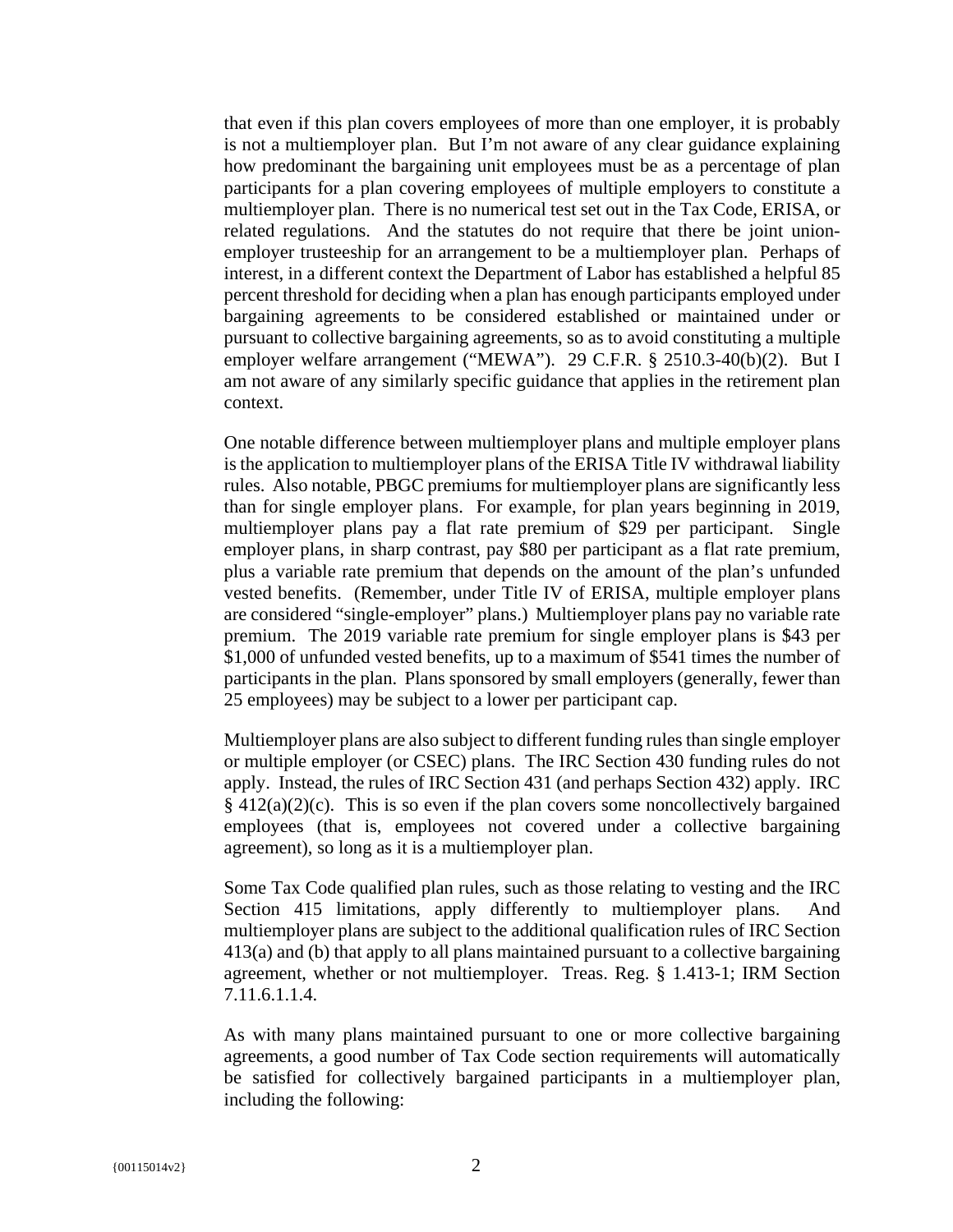- IRC Section  $401(a)(4)$  nondiscrimination rules
- IRC Section 401(a)(26) minimum participation requirement
- IRC Section  $401(a)(35)$  diversification for assets requirements
- IRC Section 401(m) average contribution percentage tests
- IRC Section 410(b) coverage tests
- IRC Section 416 top-heavy rules
- IRC Section 436 funding based limits

A plan must, however, still satisfy these requirements for all noncollectively bargained participants. In particular, where a plan covers both collectively and noncollectively bargained employees, the plan must satisfy the requirements for the mandatorily disaggregated noncollectively bargained participant portion of the plan. See, generally, IRM Section 7.11.6.6.1, as well as Treasury Regulations Section 1.410(b)-2(b)(7); 1.401(a)(4)-1(c)(5); 1.401(a)(26)-1(b)(2)(i) and (ii); and 1.416-1 T-38.

In the discussion above, I have referred to "collectively bargained employees" and "noncollectively bargained employees," terms which would surely drive a proper labor lawyer mad. These are, however, the terms used in the relevant Treasury regulations. A "collectively bargained employee" is, generally, an employee in a unit of employees covered by a collective bargaining agreement. And a "noncollectively bargained employee" is an employee who is not a collectively bargained employee. See, generally, Treas. Reg. §§ 1.410(b)-9 (definitions of "collectively bargained employee" and "noncollectively bargained employee") and  $1.410(b) - 6(d)(2)$ .

**B. Plans Maintained Pursuant to a Collective Bargaining Agreement: A Further Aside**. Special rules apply under IRC Section 413(b) to any plan maintained pursuant to a collective bargaining agreement. These rules apply whether the arrangement is a single employer plan, a multiple employer plan, or a multiemployer plan. For confirmation that IRC Section 413(b) applies to multiemployer plans, see IRM Section 7.11.6.1.1.4.

In applying a number of Tax Code requirements, all employees of each of the employers who are parties to the collective bargaining agreement and are subject to the same "benefit computation formula" are treated as if employed by a single employer. IRC Section 413(b); Treas. Reg. § 1.413-1. This is the case, for example, with respect to the IRC Section 410 participation rules, the IRC Section  $401(a)(4)$  nondiscrimination rules, and the IRC Section  $411(d)(3)$  rules on plan termination, partial termination, and the complete discontinuance of contributions. IRC § 413(b)(1) and (2).

For purposes of the IRC Section 411 vesting rules (other than subsection  $(d)(3)$ ), all employers that are parties to the collective bargaining agreement are generally treated as a single employer, without regard to whether the participants are covered under the same benefit computation formula. IRC  $\S$  413(b)(4). And the minimum funding requirements of IRC Section 412, as well as the deduction limitations of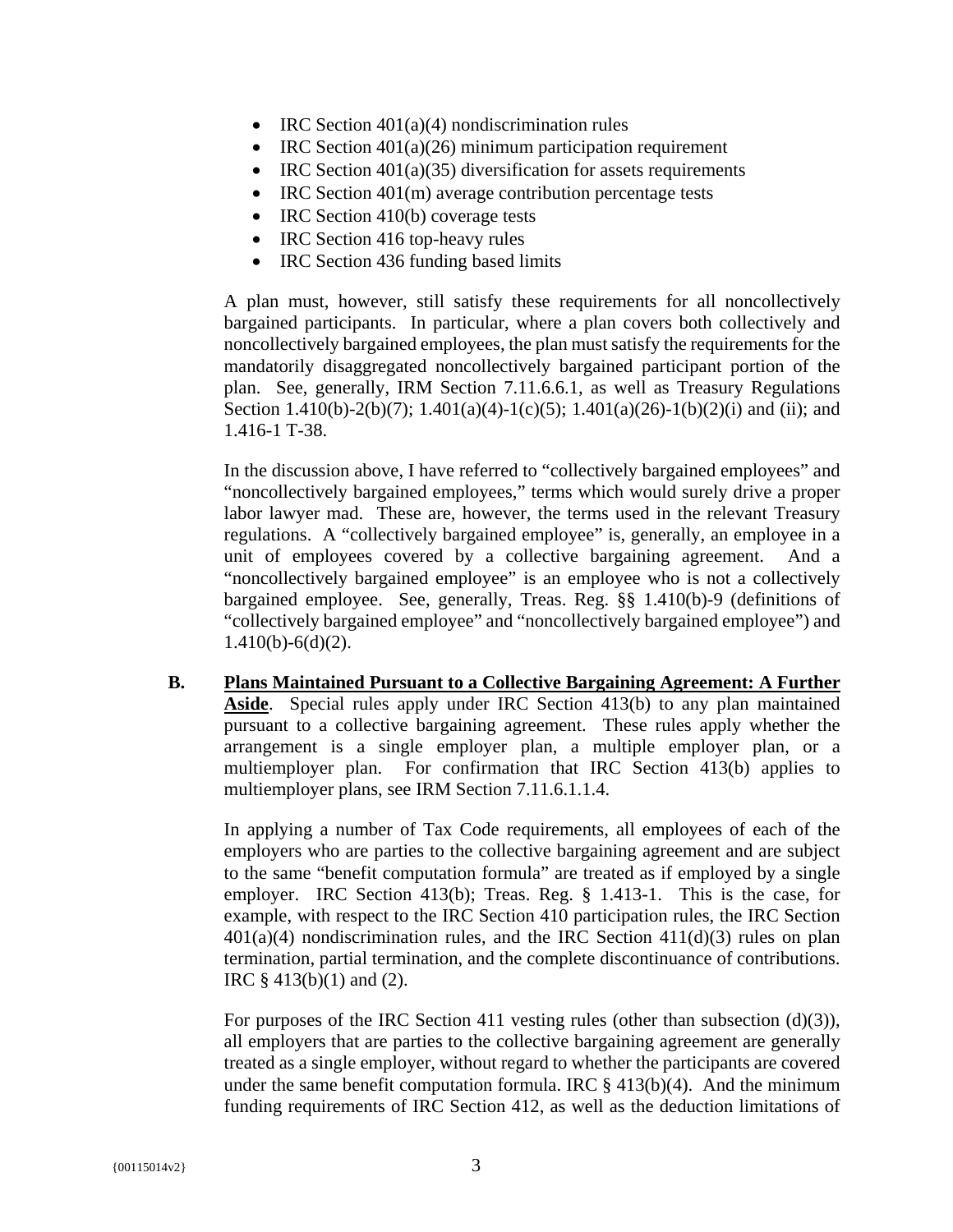IRC Section 404(a), are determined as if all participants were employed by a single employer. IRC  $\S$  413(b)(5) and (7). That is true even if the plan was established after 1988 (see the discussion in Part II.F. below for special rules that otherwise apply to multiple employer plans established after 1988).

**C. Affiliated Service Groups**. I noted above that I will not be calling a plan maintained by a single affiliated service group a multiple employer plan. I will instead think of it as a single employer plan. That is because when I think about whether a plan is a single employer plan or instead a multiple employer plan I focus to a large degree on how I must deal with the Tax Code's qualified plan participation, vesting, and, particularly, nondiscrimination rules. And for purposes of IRC Sections 410, 411, and 401(a)(4) and (26) (among other requirements), all employees of members of an affiliated service group are treated as employed by a single employer. IRC  $\S$  414(m)(4).

But one of the frustrations of the multiple employer plan rules under the Tax Code is their lack of clarity concerning the treatment of plans covering employees of affiliated service group members. For example, although affiliated service group status clearly causes qualified plan nondiscrimination testing to be handled as if all employees of the affiliated service group are employed by a single employer, the Tax Code's special rules for multiple employer plans, set out in IRC Section 413(c) and related Treasury regulations, do not expressly treat affiliated service group members as a single employer. They do treat employers that are members of the same controlled group or under common control as if they are a single employer. Treas. Reg. § 1.413-2(a)(2). But the relevant regulation does not aggregate affiliated service group members. Notably, that regulation was last amended in 1979, which is prior to the affiliated service group rules being added to the Tax Code. Although the listing of Tax Code provisions for which affiliated service group members are aggregated set out in IRC Section 414(m)(4) does not include Section 413, and although the (elderly) Section 413 regulations do not call for that aggregation, the Internal Revenue Manual says affiliated service group members are aggregated in determining whether a plan is a multiple employer plan. IRM Section 7.11.7.1.1.3 (this is a sensible result, whether or not there is adequate legal authority for it).

Adding to the confusion, ERISA's provisions do not seem consistent on the question whether to aggregate affiliated service group members so as to treat them as a single employer. For example, in determining whether a welfare arrangement covers the employees of more than one employer – so it is a "multiple employer welfare arrangement," or "MEWA" – it appears affiliated service group members are not treated as a single employer. See DOL Information Letter to Nicholas W. Ferrigno dated May 24, 2004.

In contrast, there is aggregation of affiliated service group members under Title IV of ERISA. Somewhat strangely, by the way, under most of the operative provisions of Title IV of ERISA (concerning PBGC coverage, PBGC premiums, and the termination of defined benefit plans), there are only "single-employer plans" and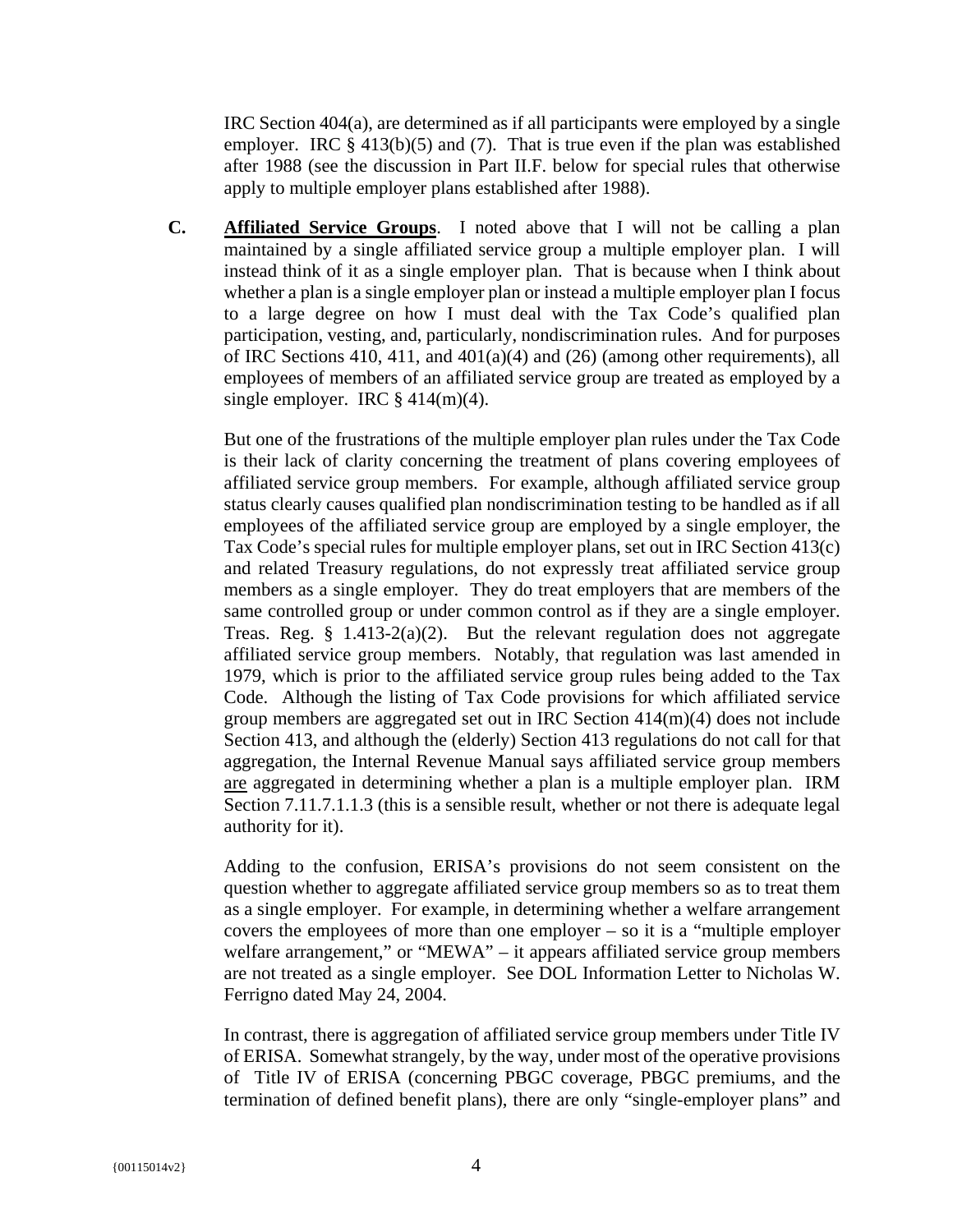"multiemployer plans." That is because, under PBGC regulations, multiple employer plans are treated as single-employer plans for purposes of Title IV. 29 C.F.R. § 4001.2 (definitions of "multiple employer plan," "single-employer plan," multiemployer plan," and "controlled group"). And PBGC regulations treat members of an affiliated service group as a single employer for this purpose. 29 C.F.R. § 4001.2 (definition of "controlled group").

Although Title IV of ERISA characterizes multiple employer plans as "singleemployer plans," it does include special provisions that apply where a "substantial employer" withdraws from a multiple employer plan, and where a multiple employer plan terminates. Those rules are set out in ERISA Sections 4063 and 4064, respectively. These provisions, rather awkwardly, identify a plan affected by their rules as a "single-employer plan which has two or more contributing sponsors at least two of whom are not under common control." This lengthy description of the affected plans is necessary because ERISA itself does not define the term "multiple employer plan," though the PBGC regulations cited above do introduce the term. And although ERISA does not define the term, the term "multiple employer plan" did slip into ERISA Sections  $103(g)$  and  $204(g)(4)(B)$ .

**D. Retirement Plans**. I am going to use the term "retirement plan" to mean a qualified retirement plan – that is, a plan that meets the requirements of IRC Section 401(a). So, when I refer to a "retirement plan" I mean a Section 401(k), defined benefit, money purchase pension, ESOP, and other stock bonus, plan that is qualified by meeting the requirements of IRC Section 401(a). And, of course, by "Section 401(k) plan" I mean a plan that includes a qualified cash or deferred arrangement satisfying the requirements of IRC Section 401(k).

Although most qualified plans would be "pension plans" within the meaning of ERISA (unless they are church or governmental plans), I'm nonetheless going to use the term "retirement plan," since that seems to be the term used more frequently in common parlance by employee benefits professionals. When professionals use the term "pension plan" they often seem to mean specifically a qualified defined benefit pension plan or qualified money purchase pension plan (picking up on the Tax Code's distinction between pension, profit sharing, and stock bonus plans, a distinction that appears, among other places, in the deduction rules of IRC Section 404 and Treasury Regulation Section 1.401-1(a)).

- **E**. **One More Term: "Plan."** At the risk of further alienating you, I'd better explain what I mean by one more term. If we are going to talk about multiple employer plans, I should say something about what I mean by a "plan," as distinguished from an arrangement comprising multiple plans. I will use the well-developed definition of "plan" set out in Treasury Regulation Section 1.414(l)-1(b)(1). Well, actually, that regulation defines what it means for a plan to be a "single plan." That is what I mean by a "Plan," and here is what the regulation says:
	- (b) *Definitions.* For purposes of this section: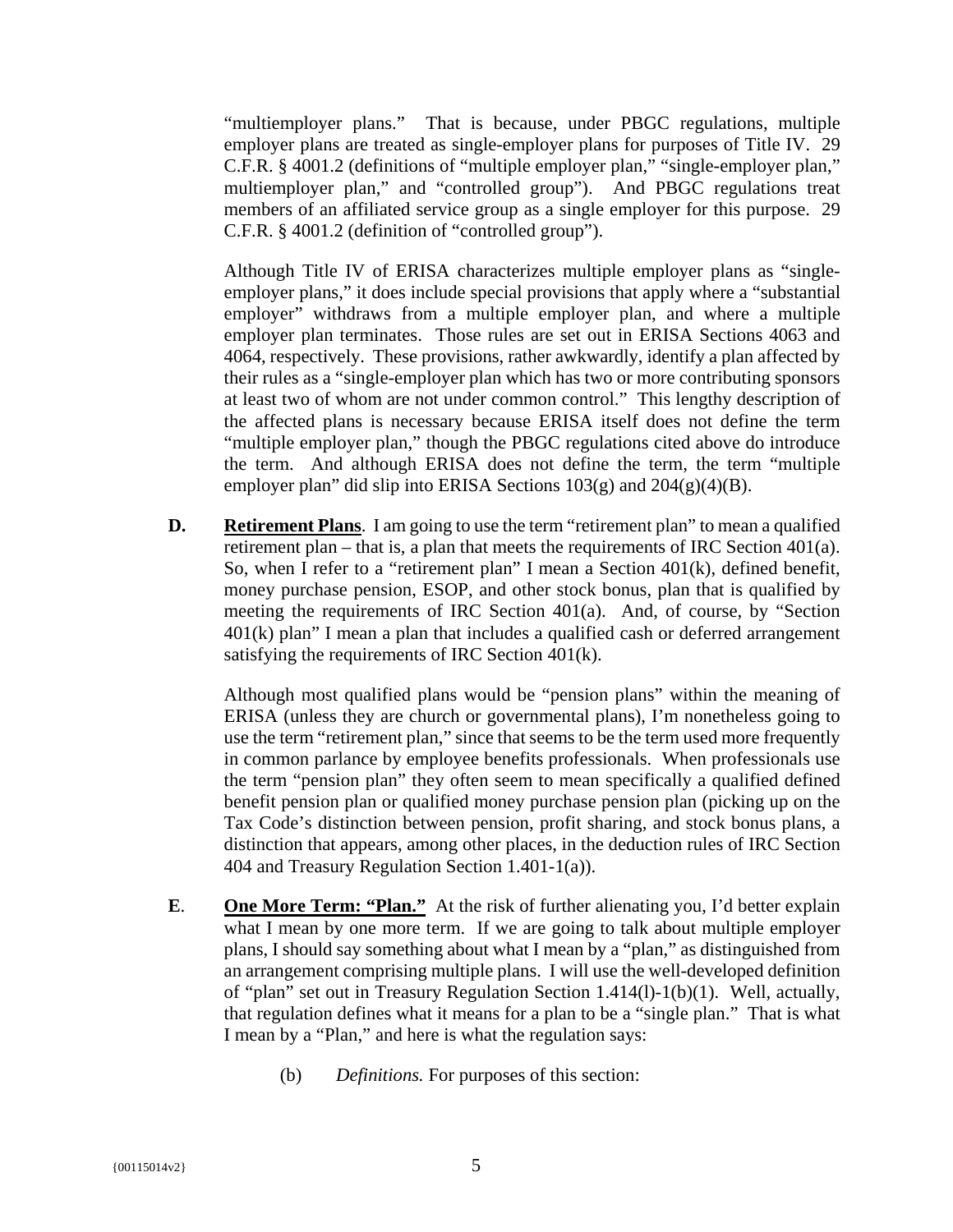(1) *Single plan.* A plan is a "single plan" if and only if, on an ongoing basis, all of the plan assets are available to pay benefits to employees who are covered by the plan and their beneficiaries. For purposes of the preceding sentence, all the assets of a plan will not fail to be available to provide all the benefits of a plan merely because the plan is funded in part or in whole with allocated insurance instruments. A plan will not fail to be a single plan merely because of the following:

> (i) The plan has several distinct benefit structures which apply either to the same or different participants,

(ii) The plan has several plan documents,

(iii) Several employers, whether or not affiliated, contribute to the plan,

(iv) The assets of the plan are invested in several trusts or annuity contracts, or

(v) Separate accounting is maintained for purposes of cost allocation but not for purposes of providing benefits under the plan.

However, more than one plan will exist if a portion of the plan assets is not available to pay some of the benefits. This will be so even if each plan has the same benefit structure or plan document, or if all or part of the assets are invested in one trust with separate accounting with respect to each plan.

So, the *sine qua non* for an arrangement constituting a single plan is that all plan assets are available to pay benefits to all individuals covered under the plan. I like that. It's pretty simple. It comports with my notion of what a plan should be. Unfortunately, and very frustratingly, the Department of Labor's view of what constitutes a single plan under ERISA is quite different. As a consequence, a plan that is a single multiple employer plan under the Tax Code may, in the view of the DOL, instead be under ERISA a conglomeration of many plans, each of which is maintained by an employer. More on that later.

**II. Tax Code's Multiple Employer Plan Rules**. Well, that was a lot of talk about terminology. Now let's get down to business. What does the Tax Code say about how to apply the Tax Code's rules to a plan maintained by more than one employer? The answer is found in Tax Code Section 413(c) and Treasury Regulation Section 1.413-2. (See also ERISA Section 210(a) for rules relating to parallel participation, vesting, and funding provisions under ERISA.)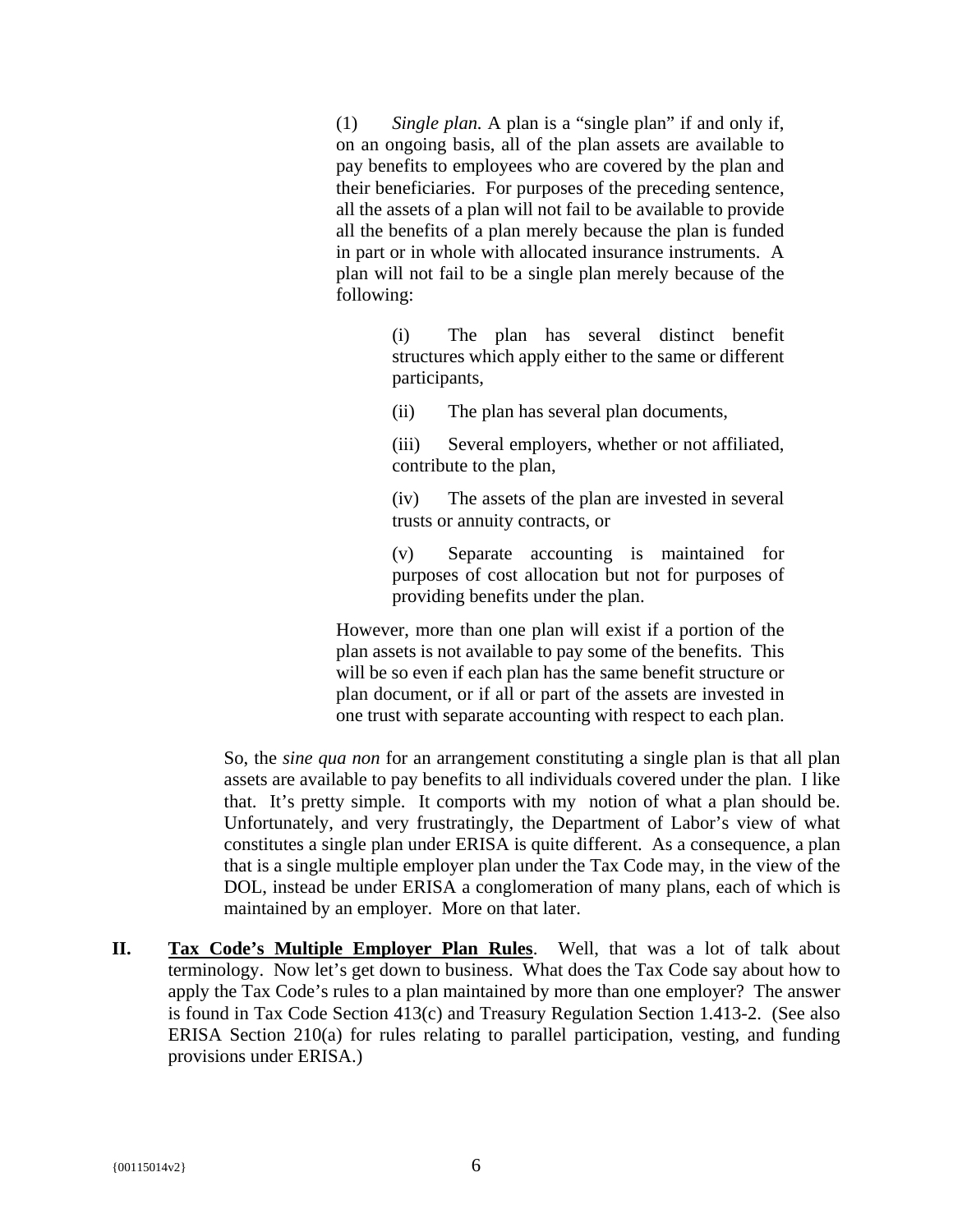- **A. Participation**. Under the IRC Section 413(c) rules, some Tax Code provisions apply as if all employees of each of the employers that maintain the plan are employed by a single employer. This has a certain logic to it, since we are talking about a single (albeit multiple employer) plan. For example, IRC Section 410(a), which concerns, among other things, the maximum permissible service requirement a plan may impose before an eligible employee is allowed to participate (typically, one "year of service") is applied as if all employees of the employers maintaining the plan are employed by one single employer. Treas. Reg. § 1.413-2(b). This means that "hours of service" with any of the employers maintaining the plan generally must be counted in deciding whether an employee has met the plan's service requirement (which may, for example, be a requirement that the employee have completed 1,000 hours of service in a particular 12-month period). Things get a bit more complicated, however, where the plan covers only certain job classifications or classes of employees. See 29 C.F.R. § 2530.210.
- **B. Vesting**. In similar fashion, the vesting rules of Section 411 generally apply as if all employers that maintain the plan constitute a single employer. IRC  $\S$  413(c)(3). As a consequence, all hours an employee works for any of the employers maintaining the plan are aggregated in computing the employee's hours of service for vesting purposes. Treas. Reg. § 1.413-2(d). As another consequence, all employers maintaining the plan are treated as a single employer in determining whether there has been a plan termination, partial termination, or complete cessation of contributions, each of which may require accelerated vesting. Treas. Reg.  $\S$  1.413-2(a)(3)(iii) and -2(d). So, for example, if one employer were to terminate participation or completely discontinue contributions, that would not seem to constitute a plan termination or complete discontinuance of contributions requiring accelerated vesting, assuming other employers continue to participate and contribute. In like fashion, the determination of whether enough participants have been lost in order for a partial termination to have occurred would seem to be made by looking at the participants of all employers, not just those of a single employer in isolation. So, if one employer were to close a facility and in doing so terminate 50 percent of its employees participating in the plan, that would not necessarily cause a partial termination if those terminated employees constitute only a small portion of all employees participating in the plan.
- **C. Exclusive Benefit Rule**. The exclusive benefit rule of Section 401(a) is applied as if all participants are considered to be the employees of each employer. IRC § 413(b)(3). As a consequence, a contribution made by one employer may be applied to provide benefits, or pay expenses, relating to employees of other employers.
- **D. Section 415 Limitations**. In applying the Section 415 limits on contributions and benefits, compensation, contributions and benefits contributed by all employers in a multiple employer plan are taken into account. Treas. Reg. § 1.415(a)-1(e).
- **E. Employer-by-Employer Determinations (Especially Nondiscrimination Rules)**. There are, however, important rules that apply on an employer-byemployer basis. For example, the minimum coverage requirements of IRC Section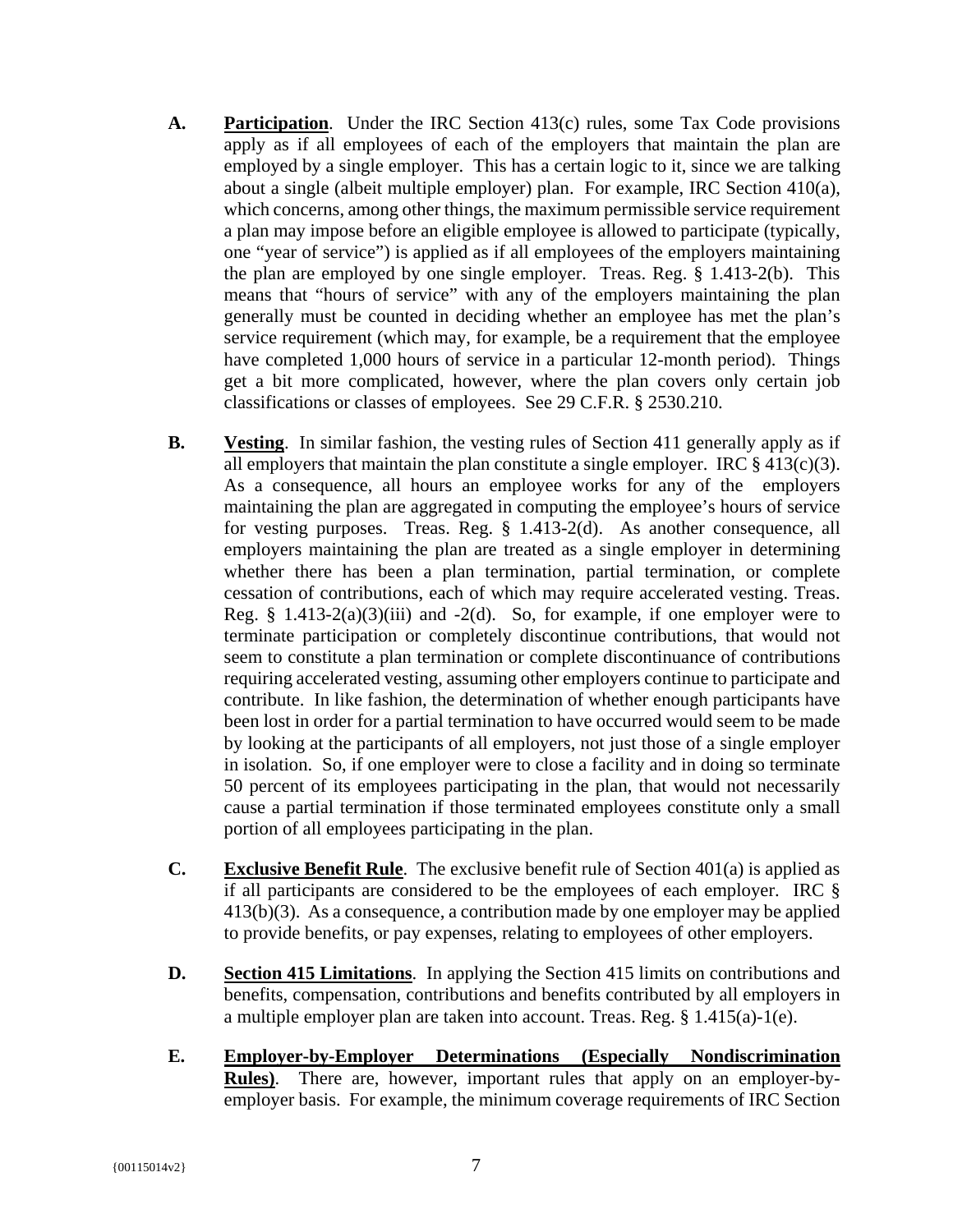410(b) are generally applied on an employer-by-employer basis. In making this employer-by-employer determination, members of a controlled group or those under common control are treated as a single employer. 29 C.F.R. § 1.413-  $2(a)(3)(ii)$ . Although the Section 413(c) rules and regulations do not say so explicitly, members of an affiliated service group will presumably be treated as a single employer for this purpose too, either because that is intended to be the (unstated) rule under Section 413(c) (IRM Section 7.11.7.1.1.3 assumes this) or because IRC 414(m)(4)(B) says affiliated service group aggregation applies for Section 410 purposes anyway.

Other qualification requirements that are applied to each participating employer as if that employer maintained a separate plan are the IRC Section  $401(a)(4)$ nondiscrimination rules (Treas. Reg.  $\S$ § 1.413-2(a)(3)(iii) and 1.401(a)(4)-1(c)(4)), the minimum participation requirements of IRC Section  $401(a)(26)$  (Treas. Reg. §  $1.401(a)(26)-2$ ), the ADP and ACP tests under IRC Sections  $401(k)$  and (m) (Treas. Reg. §§ 1.401(k)-2(a)(3)(ii)(A) and 1.401(k)-1(b)(4)), the top-heavy rules of IRC Section 416 (Treas. Reg. § 1.416-1, Q&A G-2 and T-8), and the determination of who constitutes a highly compensated employee (Treas. Reg. § 1.414(q)-1(t), Q&A 1.

For a nice summary of the application of the Tax Code's qualified plan requirements to multiple employer plans, see IRM Section 7.11.7, and in particular Exhibit 7.11.7-1.

- **F. Disqualification of Entire Plan**. The failure of any employer to satisfy the minimum coverage requirements of IRC Section 410(b), or any other applicable qualification requirement, will result in disqualification of the entire plan for all employers maintaining the plan. Treas. Reg.  $\S 1.413-2(a)(3)(iv)$ .
- **G. Funding and Deduction Rules**. The funding and deduction rules that apply depend on whether the plan was established prior to 1989. The applicable rules generally favor plans established before 1989. The different funding rules that apply to post-1988 plans are particularly important, and troublesome, for defined benefit plans. Those rules make it much less practical to establish a multiple employer defined benefit plan today than was the case prior to 1989. In particular, a multiple employer plan established after 1988 must be funded as if each participating employer is funding a separate plan. IRC  $\S$  413(c)(4)(A). So, the plan's assets must be allocated among the participating employers. In contrast, plans established before 1989 that did not elect to be treated as plans established after 1988 are funded as if all participating employers maintain one single employer plan. IRC  $\S$  413(c)(4)(B). In a Government Accountability Office Report from 2012 ("Federal Agencies Should Collect Data and Coordinate Oversight of Multiple Employer Plans," GAO-12-665), the GAO said actuarial experts told the GAO this makes it particularly difficult to establish a defined benefit multiple employer plan today. Those experts said: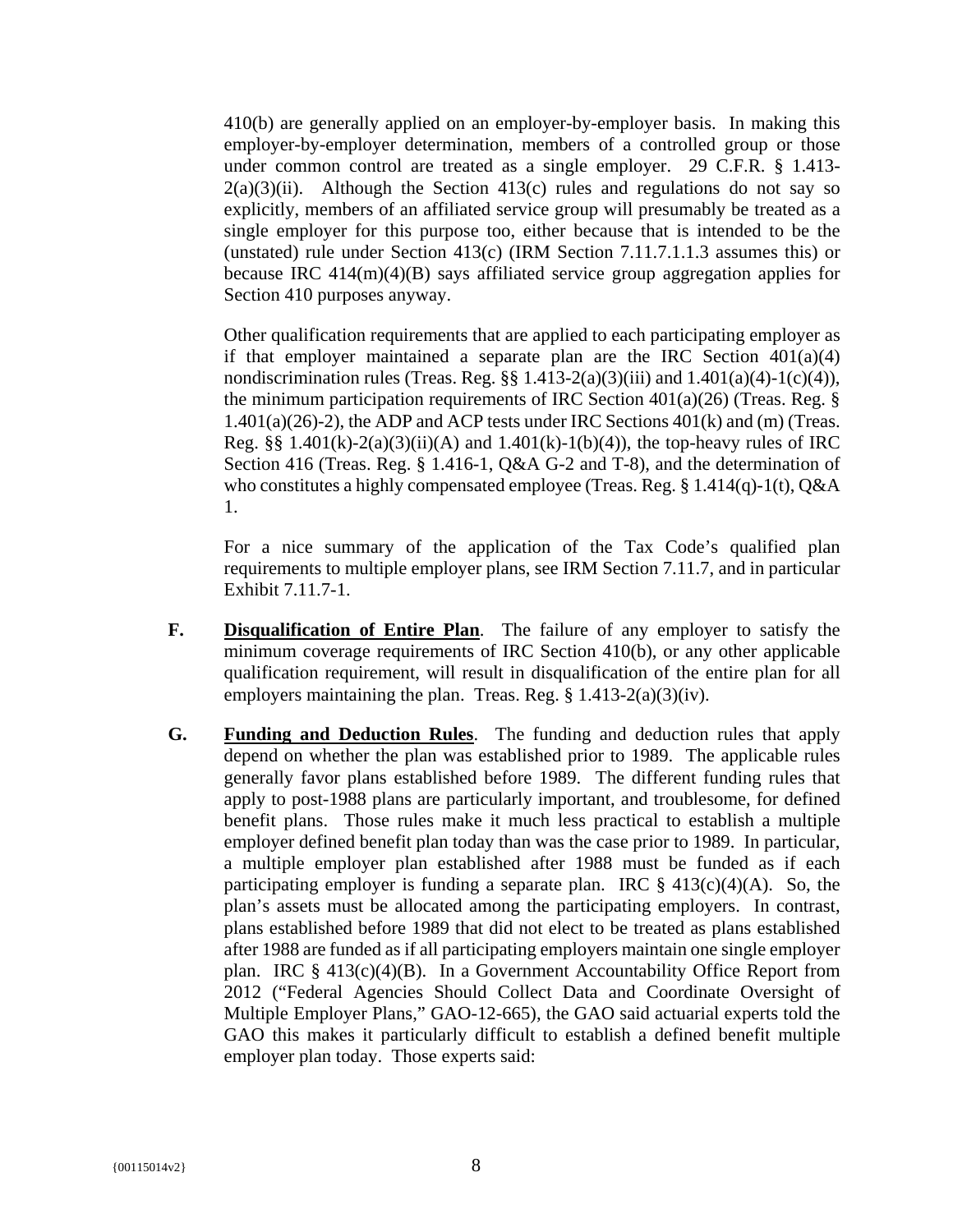[A]allocating assets across employers requires application of onerous, detailed allocation techniques that may result in certain employers receiving asset allocations that are disproportionate to their individual contributions. Disproportionate allocations may give certain participating employers the impression that the plan is inequitable – that is, for example, that certain employers are contributing to more to the funding of the plan than they would have were the plan not funded separately, while other participating employers may receive particularly favorably asset allocations.

According to this same GAO Report, as of the 2009 plan year roughly 37 percent of defined benefit multiple employer plans were subject to the more burdensome, post-1988 funding rules.

The deduction limits of IRC Section 404(a) also apply differently depending on whether a multiple employer plan was established before 1989. For plans established after 1988, each of the applicable limitations under IRC Section 404(a) is determined as if each employer were maintaining a separate plan. In contrast, for plans established before 1989, each limitation under IRC Section 404(a) is determined as if all participants were employed by a single employer (assuming the pre-1989 plan did not elect to be treated as established after 1988). IRC § 413(c)(6).

For plans established after 1988, both for funding purposes and for purposes of the Tax Code's deduction rules, the assets and liabilities of each of the "separate plans" the employers are treated as maintaining are the assets and liabilities that would be allocated to a plan maintained by the employer if the employer withdrew from the multiple employer plan. IRC  $\frac{8}{9}$  413(c)(7)(B). The legislative history to the Technical and Miscellaneous Revenue Act of 1988 ("TAMRA"), which created the distinctions between plans established before 1989 and those established later, indicates that the IRC Section 414(l) rules are used to make the determination of the assets and liabilities attributable to the "separate plans" employers in a multiple employer plan are considered to maintain for funding and deductibility rules purposes. Specifically, a Joint Committee Explanation of a Senate Consensus Amendment says:

The provision would provide that, for purposes of calculating the required or permissible contribution to a pension plan pursuant to the minimum funding rules and the full funding limitation, each employer participating in a multiple employer pension plan is deemed to be maintaining a separate plan. The assets and liabilities of each such plan are deemed to be those that would be transferred to a successor plan if the employer were to withdraw from the multiple employer plan, determined in accordance with section 414(l) and the terms governing the multiple employer plan.

Note three things about the above-quoted legislative history. First, the reference to the "terms governing the multiple employer plan" may be important in determining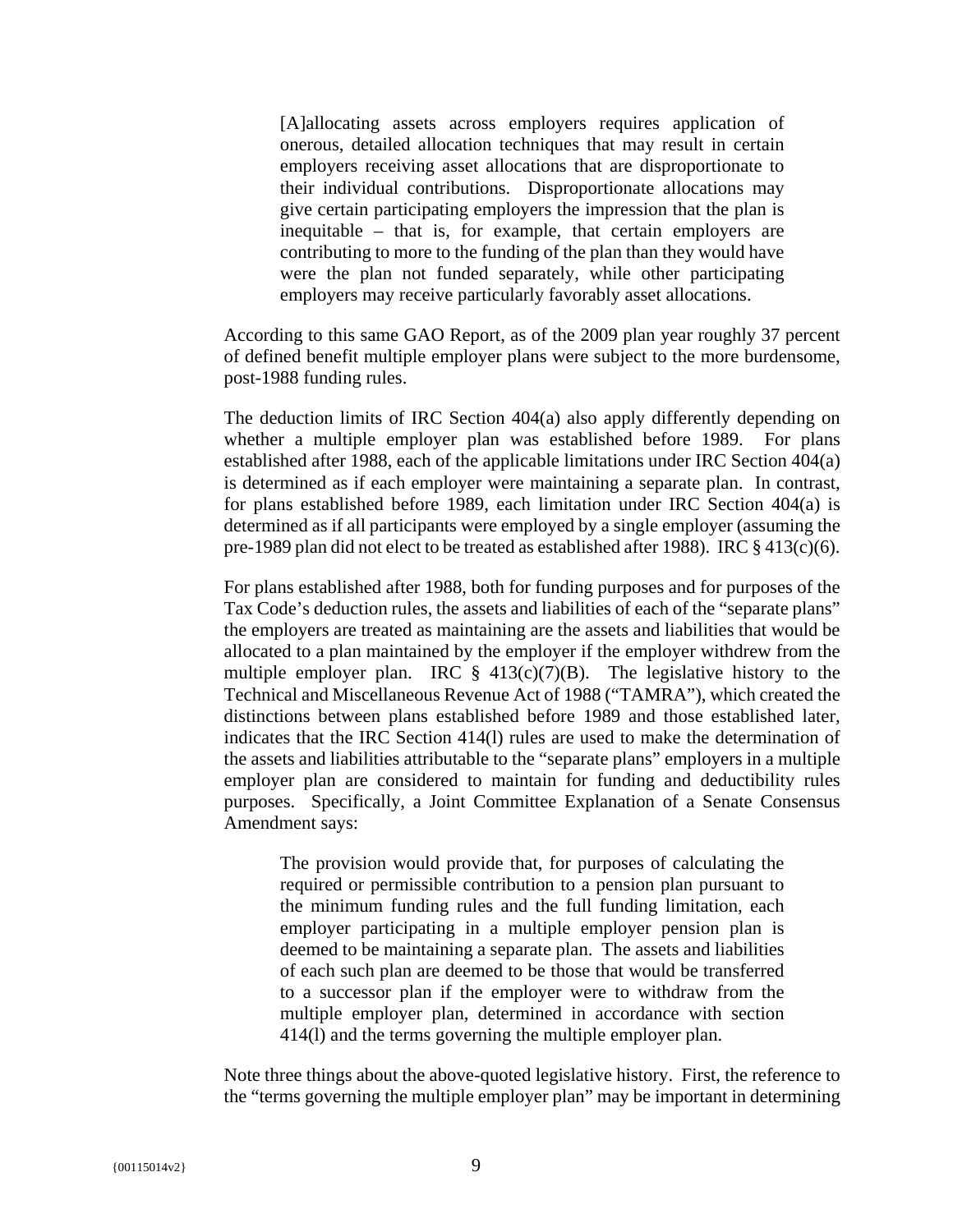to which employer's plan any overfunding of a defined benefit plan is to be allocated. Second, the reference to a "pension plan" may call into question whether the quoted legislative history applies to the deduction rules for profit sharing or stock bonus plans, though it would seem to make sense to apply the Section 414(l) rules even in that circumstance. Third, it is interesting that the legislative history refers to the IRC Section 414(l) rules, when, at least in the case of a defined benefit plan subject to Title IV of ERISA, one might otherwise have wondered whether the ERISA Section 4064 rules concerning liability on termination of a multiple employer plan, or the ERISA Section 4063 rules concerning liability of a "substantial employer" withdrawing from a multiple employer plan, might have had some relevance. Neither would have been a perfect fit because the former does not concern a withdrawal of an employer (but instead concerns termination of a plan), and the latter determines only a substantial employer's potential liability to a plan upon withdrawal.

The Conference Committee Report for TAMRA explains a special provision under which, in meeting the IRC Section 412 funding rules, a defined benefit (or money purchase pension) plan established after 1988 may be treated as a single plan (contrary to the general rule for post-1988 plans). That special rule applies if the plan's method for determining required contributions provides that any employer must contribute at least the amount it would if it maintained a separate plan. The rule is explained this way in the Conference Committee Report:

[T]he minimum funding standards is to be determined by treating each employer in a multiple employer plan as maintaining a separate plan, unless the plan's method for determining required contributions assures that each employer will contribute at least the amount that would be required if each employer were maintaining a separate plan. If the plan's method satisfies this requirement, then the multiple employer plan will file only a single Form 5500 and only a single Schedule B for the entire plan will be required to be prepared. Plans are required, however, to be able to demonstrate compliance with the employer-by-employer rule. It may be possible to demonstrate this compliance, for example, by using appropriate plan-wide assumptions for turnover, mortality, future growth in wages, and investment experience such that each employer contributed, at a minimum, the sum of normal cost plus required amortization of any unfunded liabilities, or net experience or other losses reduced by the amortization of any credits for experience or other gains and any contributions the deduction for which would be denied by the full funding limitation. Each employer's normal cost is required to reflect the actual salary and demographics of its employees. In additional, unfunded past service liabilities are to be amortized at least as rapidly as required by the minimum funding rules applicable to qualified plans. Under any acceptable method, no deficiencies arise and no prior year credit balances are permitted with respect to any employer.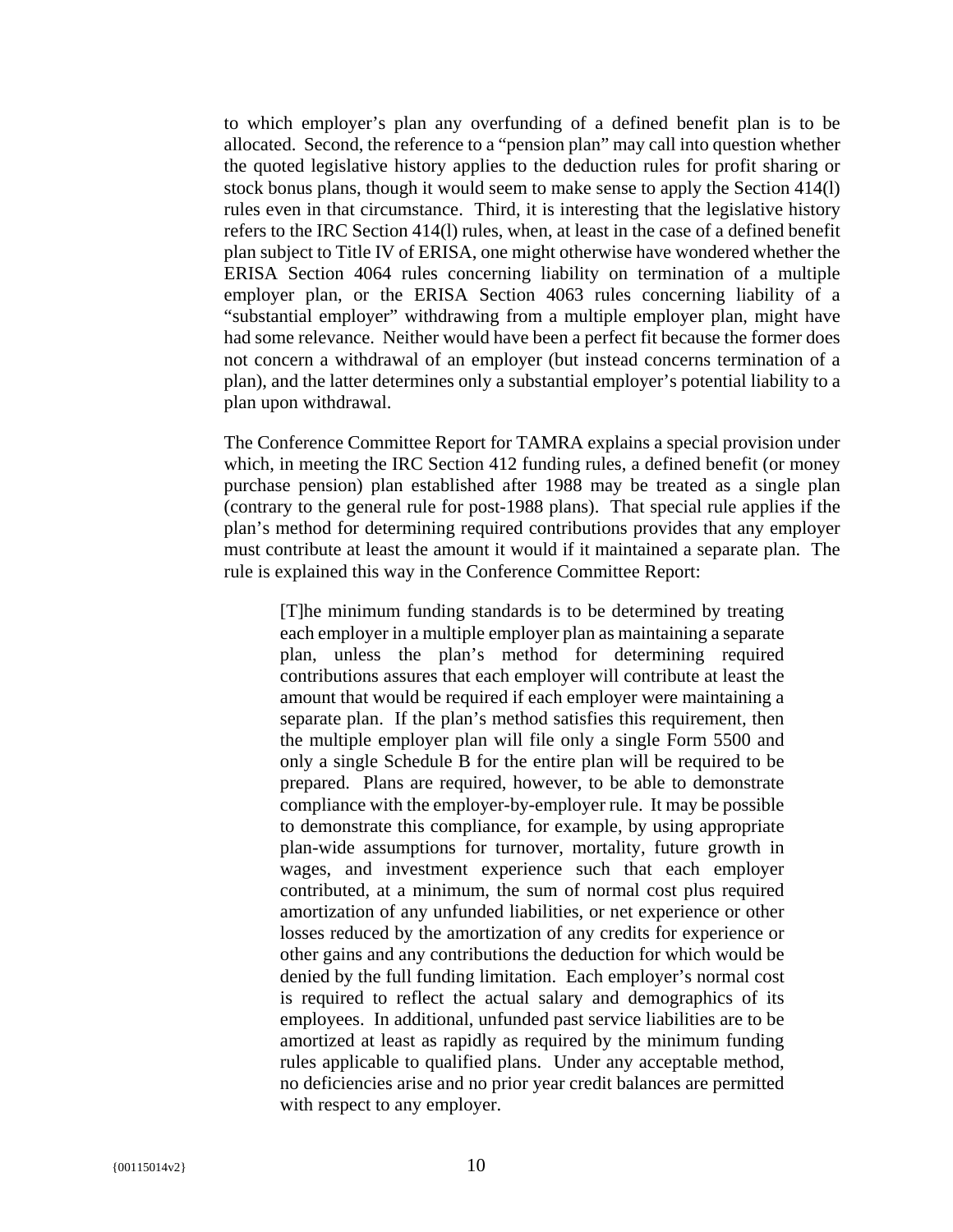Under the conference agreement, the assets and liabilities of each plan treated as a separate plan are the assets and liabilities that would be allocated to a plan maintained by the employer if the employer withdrew from the multiple employer plan, determined under a reasonable and consistent method. It is intended that the Secretary prescribe rules to prevent plan withdrawal mechanisms from being manipulated in order to avoid the deduction limits.

Note with respect to the legislative history quoted above that instead of referring to the IRC Section 414(l) rules for determining the assets and liabilities attributable to each employer, the Conference Committee Report refers to applying a "reasonable and consistent method" for making that determination, with the Secretary of the Treasury prescribing rules to prevent manipulation to avoid the deduction limits of IRC Section 404.

- **G. IRC Section 413(b) Collectively Bargained Plan Rules Take Precedence**. An arrangement that would otherwise be subject to the multiple employer plan rules of IRC Section 413(c) will not be subject to those rules if IRC Section 413(b) applies. That is, where a plan is a collectively bargained plan described in Treasury Regulation Section 1.413-1(a), the multiple employer plan rules of IRC Section 413(c) and related Treasury Regulation Section 1.413-2 do not apply. Treas. Reg. § 1.413-2(a)(3)(i). Instead, the collectively bargained plan rules of IRC Section 413(b) and Treasury Regulation Section 1.413-1 apply.
- **III. CSEC Plans**. There is a special set of funding rules for what are known as "CSEC Plans." These "Cooperative and Small Employer Charity Plans" (that is, "CSEC Plans") are typically multiple employer (though not multiemployer) defined benefit plans maintained by electric cooperatives, agricultural cooperatives, telephone cooperatives, or charities. IRC Section 414(y). (One single employer plan, apparently maintained by the Girl Scouts of America, is also treated as a CSEC.) In general, CSEC plans are not subject to the Pension Protection Act of 2006 ("PPA") funding rules, under which plan liabilities are valued using interest rates determined under frequently-changing corporate bond yield curves. Instead, CSEC Plans may set a reasonable fixed interest rate to be used in valuing their liabilities. This contributes substantially to funding stability. See, generally, IRC §  $412(a)(2)(D)$  and IRC § 433 (particularly subsection (c)(3)); contrast the rules at IRC §  $412(a)(2)(A)$  and IRC § 430 (particularly subsection (h)(2)).

In addition, the PPA benefit restrictions for underfunded plans generally do not apply to CSEC Plans. IRC  $\S$  401(a)(29). Although most of the pre-PPA funding rules apply to CSEC plans, the "deficit reduction contributions" that could apply under pre-PPA law do not apply to CSEC plans.

Further, CSEC plans are treated for funding purposes as if all participants are employed by a single employer. IRC  $\S$  413(d)(1). The same is true in applying the deductibility limits of IRC Section 404(a), where, again, all participants are treated as if employed by a single employer. IRC  $\S$  413(d)(3). In these ways, CSEC plans are treated as a single plan for funding and deductibility purposes, even if they were established after 1988.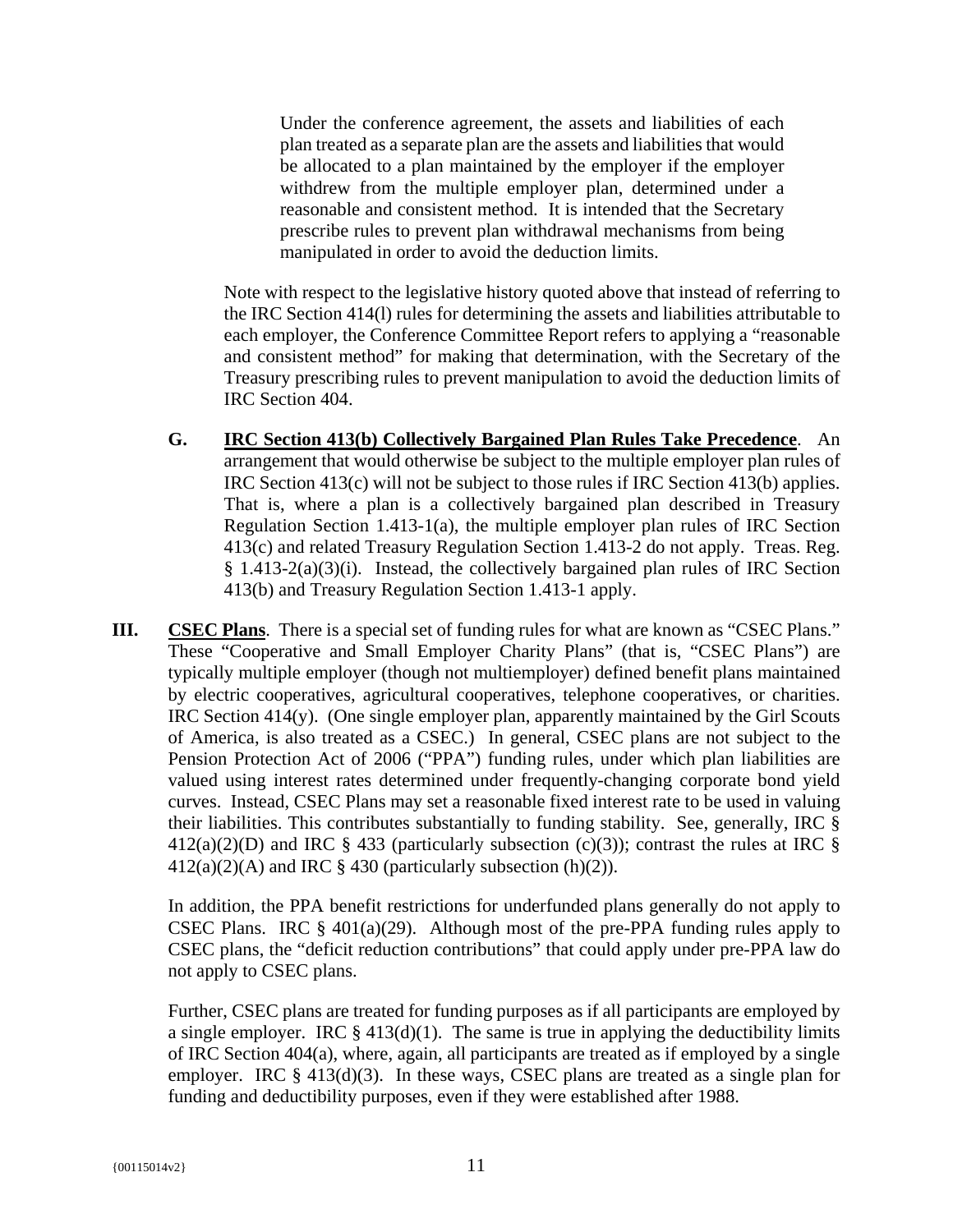For both CSEC plans and pre-1989 multiple employer plans, not only are the Section 404(a) deduction limitations determined as if all participants are employed by a single employer, the amounts contributed by each employer maintaining the plan are considered not to exceed the applicable limitation if the anticipated employer contributions for the plan year of all employers do not exceed the limitation. IRC  $\S$  413(c)(6)(B)(ii) and (d)(3).

**IV. DOL's Different Understanding of What Constitutes a Single "Plan."** As I noted earlier. I have been treating an arrangement as a single plan if it is a "single plan" within the meaning of Treasury Regulation Section 1.414(l)-1(b)(1). Under that standard, a plan is a single plan if all the plan's assets are available to pay benefits to all employees (and beneficiaries) covered by the plan. Unfortunately, the Department of Labor takes a different position in interpreting what constitutes a plan under ERISA. A multiple employer plan – that is, a multiple employer plan that is a "single plan" within the meaning of the Tax Code – may be considered by the Department of Labor not to constitute a single plan, but may instead be considered to comprise a collection of single employer plans. This is frustrating primarily because if the DOL is correct it means a Form 5500 must be filed for each of the single employer plans, rather than it being sufficient to file a single Form 5500 for what is a single plan for Tax Code purposes. Incidentally, in the case of a multiple employer plan that is able to file a single annual report, that report must include a list of participating employers and a good faith estimate of the percentage of total contributions made by the participating employers during the plan year. See ERISA  $\S$  103(g), and Form 5500 Instructions, Line-by-Line Instructions, Line A - Box for Multiple-Employer Plans.

The theoretical underpinning for the Department of Labor's different understanding of what constitutes a "plan" is ERISA's requirement that a plan be sponsored by an "employer" (or by a union or other employee organization). It is the question of what constitutes an "employer" that creates the issue. Notably, although ERISA requires that an arrangement be "established or maintained by an employer" (or employee organization), the term "employer" means "any person acting directly as an employer, or indirectly in the interest of an employer, in relation to an employee benefit plan; and includes a group or association of employers acting for an employer in such capacity." ERISA § 3(2) and (5). One might argue that in the context of a multiple employer retirement plan, the plan sponsor (which under ERISA Section 3(16)(b)(iii) can be an "association, committee, joint board of trustees, or other similar group of representatives of the parties who establish or maintain the plan") should, in the normal circumstance, be considered as acting indirectly in the interest of the employers.

The Department of Labor has, however, historically taken a narrow view of what it means to be an "employer" that establishes or maintains an arrangement, and therefore a narrow view of when an arrangement is a single plan. The Joint Committee on Taxation summarized the Department of Labor's historical position in a description of legislation that was under consideration by the Senate Finance Committee in 2016. There, in JCX-87-16, the Joint Committee on Taxation summarized in this way:

Under ERISA, an employee benefit plan (whether a pension plan or a welfare plan) must be sponsored by an employer, by an employee organization, or by both.29 The definition of employer is any person acting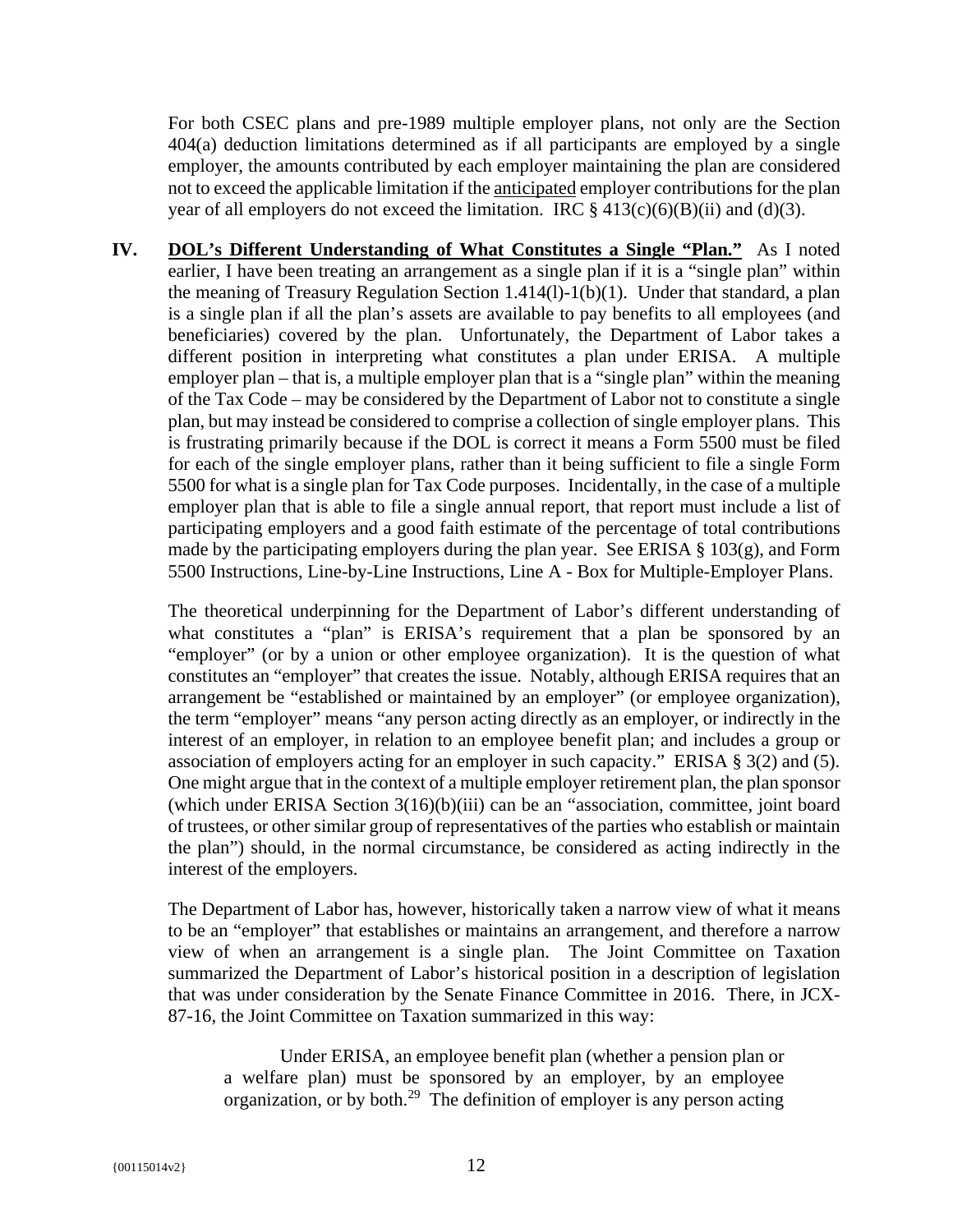directly as an employer, or indirectly in the interest of an employer, in relation to an employee benefit plan, and includes a group or association of employers acting for an employer in such capacity.<sup>30</sup>

These definitional provisions of ERISA are interpreted as permitting a multiple-employer plan to be established or maintained by a cognizable, bona fide group or association of employers, acting in the interests of its employer members to provide benefits to their employees.<sup>31</sup> This approach is based on the premise that the person or group that maintains the plan is tied to the employers and employees that participate in the plan by some common economic or representational interest or genuine organizational relationship unrelated to the provision of benefits. Based on the facts and circumstances, the employers that participate in the benefit program must, either directly or indirectly, exercise control over that program, both in form and in substance, in order to act as a bona fide employer group or association with respect to the program. However, an employer association does not exist where several unrelated employers merely execute participation agreements or similar documents as a means to fund benefits, in the absence of any genuine organizational relationship between the employers. In that case, each participating employer establishes and maintains a separate employee benefit plan for the benefit of its own employees, rather than a multiple-employer plan.

\_\_\_\_\_\_\_\_\_\_\_\_\_\_\_\_\_\_\_\_\_\_\_\_\_\_\_\_\_\_\_\_

Prior to the addition to ERISA of the "multiple employer welfare arrangement," or "MEWA," rules in 1983 (by way of Public Law 97-473), it was entirely understandable that the Department of Labor wished to be restrictive in deciding what constitutes a single plan. That is because plans covered under ERISA enjoy very substantial protection from state regulation under ERISA's preemption provisions set out in ERISA Section 514. And prior to the addition of the MEWA rules, there had been concern about whether states had the power (or understood they had the power) to regulate self-insured MEWAs. That was particularly worrisome because of the number of poorly funded, and in some cases simply fraudulent, MEWAs being marketed. So, prior to the addition of the ERISA MEWA rules, one could understand the DOL's motivation to narrowly interpret the term "employer," to prevent abusive MEWAs from arguing they were plans enjoying preemption protection. But that legal concern was largely resolved 35 years ago, with the addition of the MEWA rules. The MEWA rules make clear that states may vigorously regulate self-insured MEWAs, and may regulate insured MEWAs to a lesser degree, whether or not those MEWAs are a single plan or instead a collection of single employer plans.

At least with respect to qualified retirement plans, where the Tax Code establishes detailed rules that are protective of plan participants, I don't see a contemporary justification for the Department of Labor's recalcitrance in refusing to acknowledge that a single multiple

 $29$  ERISA sec. 3(1) and (2).

 $30$  ERISA sec. 3(5).

<sup>&</sup>lt;sup>31</sup> See, for example, Department of Labor Advisory Opinions 2012-04A, 2003-17A, 2001-04A, and 1994-07A, and other authorities cited therein.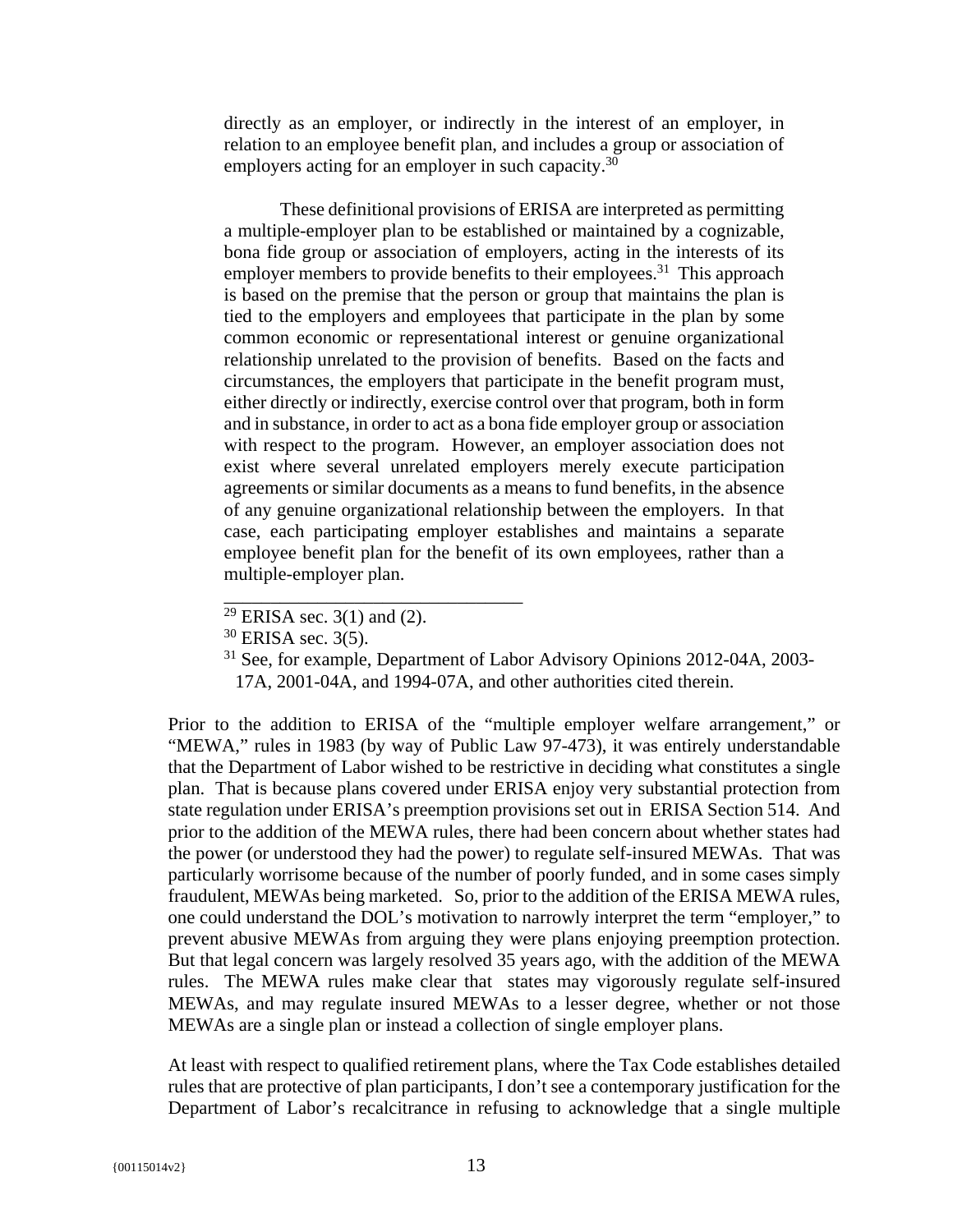employer plan within the meaning of Treasury Regulation Section  $1.414(1)-1(b)(1)$  should also constitute a single plan within the meaning of ERISA. The potential for fraud and abuse in the case of qualified retirement plans, where the IRS has substantial enforcement authority, is much less than with respect to MEWAs.

There is an irony in the DOL's position. Treating a multiple employer plan covering the employees of many small employers as a constellation of single employer plans, rather than as a single multiple employer plan, means no audit requirement applies to the arrangement (assuming none of the individual employers' "plans" has at least 100 participants). And, at least arguably, the requirement that plans with at least 100 participants include more detailed information on their annual reports (Forms 5500) than smaller plans might not apply, though the IRS could argue that because there is a single multiple employer plan for Tax Code purposes, IRC Section 6058(a) and Treasury Regulation Section 301.6058-1(a)(3) still require inclusion of the more detailed information to be reported by large plans.

**V. Proposed DOL Regulation**. The Department of Labor, in response to Presidential Executive Order 13847, issued on August 31, 2018, has proposed a rule modestly relaxing the Department of Labor's interpretation of who is an "employer" for purposes of establishing a single multiple employer plan. The proposed regulation is found at 83 Fed. Reg. 53534 (Oct. 23, 2018). The proposed expansion of the circumstances in which a multiple employer plan can be treated as a single plan would apply only to defined contribution plans, though it would not appear to be limited to defined contributions plans that are "qualified" or otherwise hold special status under the Tax Code. In the preamble to its proposed regulation, the DOL described its historic position as to what constitutes a single multiple employer plan in this way:

> The Department has long taken the position that, even in the absence of the involvement of an employee organization, a single ''multiple employer plan'' under ERISA may exist where a cognizable group or association of employers, acting in the interest of its employer members, establishes a benefit program for the employees of member employers. To satisfy these criteria, the group or association must exercise control over the amendment process, plan termination, and other similar functions of the plan on behalf of the participating-employer members with respect to the plan and any trust established under the program.<sup>19</sup> DOL guidance generally refers to these entities  $-$  *i.e.*, entities that qualify as groups or association, within the meaning of section  $3(5)$  – as "bona fide" employer groups or associations.20 For each employer that adopts for its employees a program of pension or welfare benefits sponsored by an employer group or association that is not ''bona fide,'' such employer establishes its own separate employee benefit plan covered by  $ERISA<sup>21</sup>$  Largely, but not exclusively, in the context of welfare-benefit plans, the Department has previously distinguished employer groups or associations that can act as an ERISA section 3(5) employer in sponsoring a multiple employer plan from those that cannot. To do so, the Department has asked whether the group or association has a sufficiently close economic or representational nexus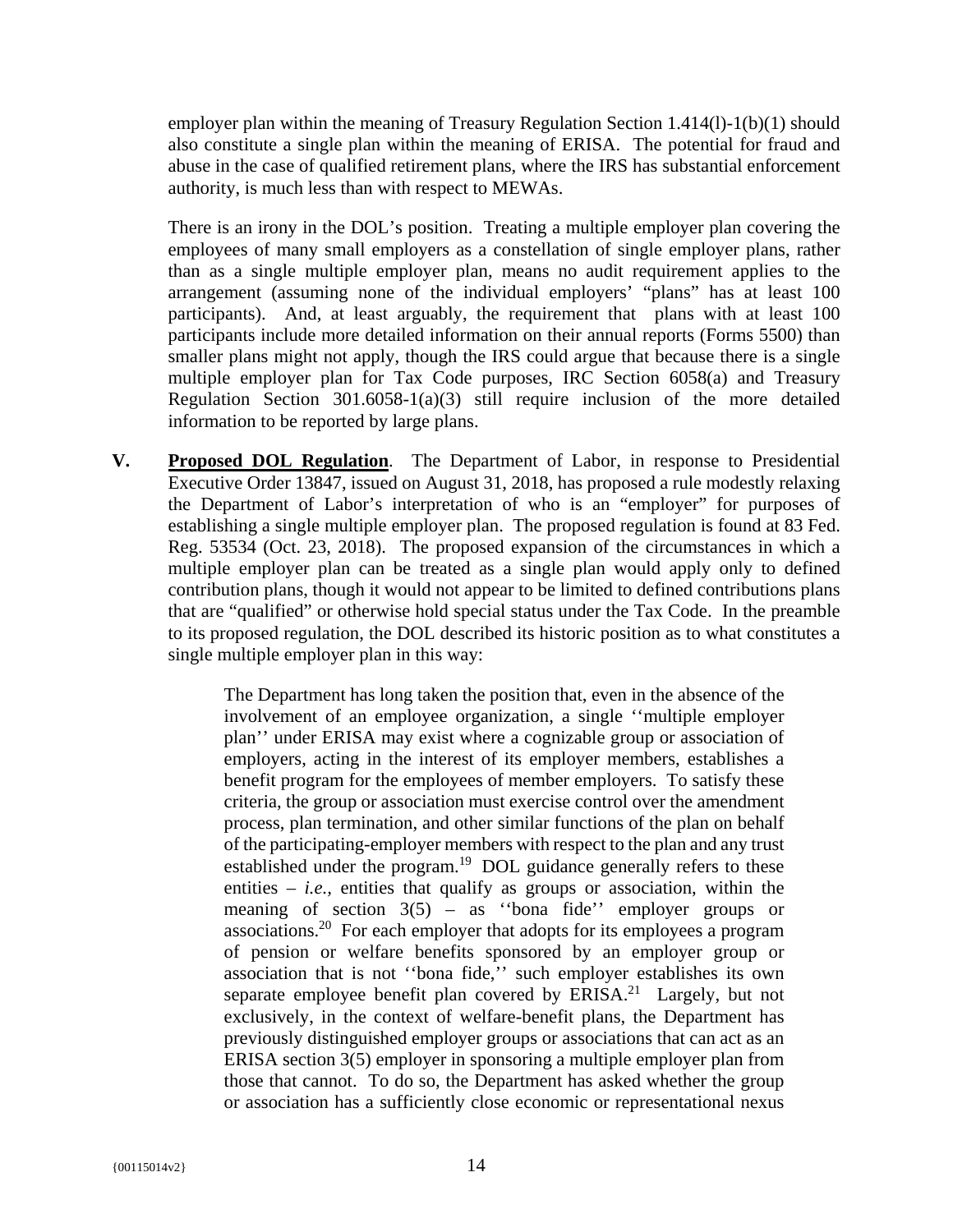to the employers and employees that participate in the welfare plan that is unrelated to the provision of benefits. $2^{\overline{2}}$ 

DOL advisory opinions and court decisions have long applied a facts-and circumstances approach to determine whether there is a sufficient common economic or representational interest or genuine organizational relationship for there to be a bona fide employer group or association capable of sponsoring an ERISA plan on behalf of its employer members. This analysis has focused on three broad sets of issues, in particular: (1) Whether the group or association is a bona fide organization with business/organizational purposes and functions unrelated to the provision of benefits; (2) whether the employers share some commonality and genuine organizational relationship unrelated to the provision of benefits; and (3) whether the employers that participate in a plan, either directly or indirectly, exercise control over the plan, both in form and substance. This approach has ensured that the Department's regulation of employee benefit plans is focused on employment-based arrangements, as contemplated by ERISA's text. This approach also helps distinguish the establishment by a group or association of an employee benefit plan from ''commercial insurance," consonant with ERISA's structure.<sup>23</sup> The Department continues to believe that this approach provides for a sound reading of ERISA and that it represents a sound policy choice. Concerns for simplicity and uniformity in approach justify applying the same requirement to an entity acting as ''a group or association'' in the pension context.

\_\_\_\_\_\_\_\_\_\_\_\_\_\_\_\_\_\_\_\_\_\_\_\_\_\_\_\_\_\_\_

In its proposal, the DOL notes that for the purpose of being able to establish and maintain a pension plan under ERISA, an "employer" includes any person acting in the interest of an employer in relation to the plan. The proposed regulation would deem a "bona fide group or association of employers" and a "bona fide professional employer organization" to be able to act in the interest of an employer within the meaning of ERISA, and therefore to be able to establish a single multiple employer plan. Again, the proposed expansion of the term "employer" would apply only in the context of sponsoring a multiple employer defined contribution pension plan ("pension plan" as that term is used in ERISA, which is not restricted to defined benefit or money purchase pension plans under the Tax Code).

**A. Bona Fide Group or Association of Employers**. Here is the proposed regulatory language with respect to a bona fide group or association of employers:

> (b)(1) *Bona fide group or association of employers.* For purposes of title I of the Act and this chapter, a bona fide group or

<sup>19</sup> *See* 83 FR at 28912, 28920.

<sup>20</sup> *See, e.g.,* Advisory Opinions 2008-07A, 2003-17A, and 2001-04A.

<sup>21</sup> *See* 83 FR 28912, 13 (citing Advisory Opinion 96–25A).

<sup>22</sup> *See* 83 FR 28912; *see also* Advisory Opinions 2012-04A, 1983-21A, 1983-15A, and 1981-44A.

<sup>&</sup>lt;sup>23</sup> 83 FR 28914, 28917.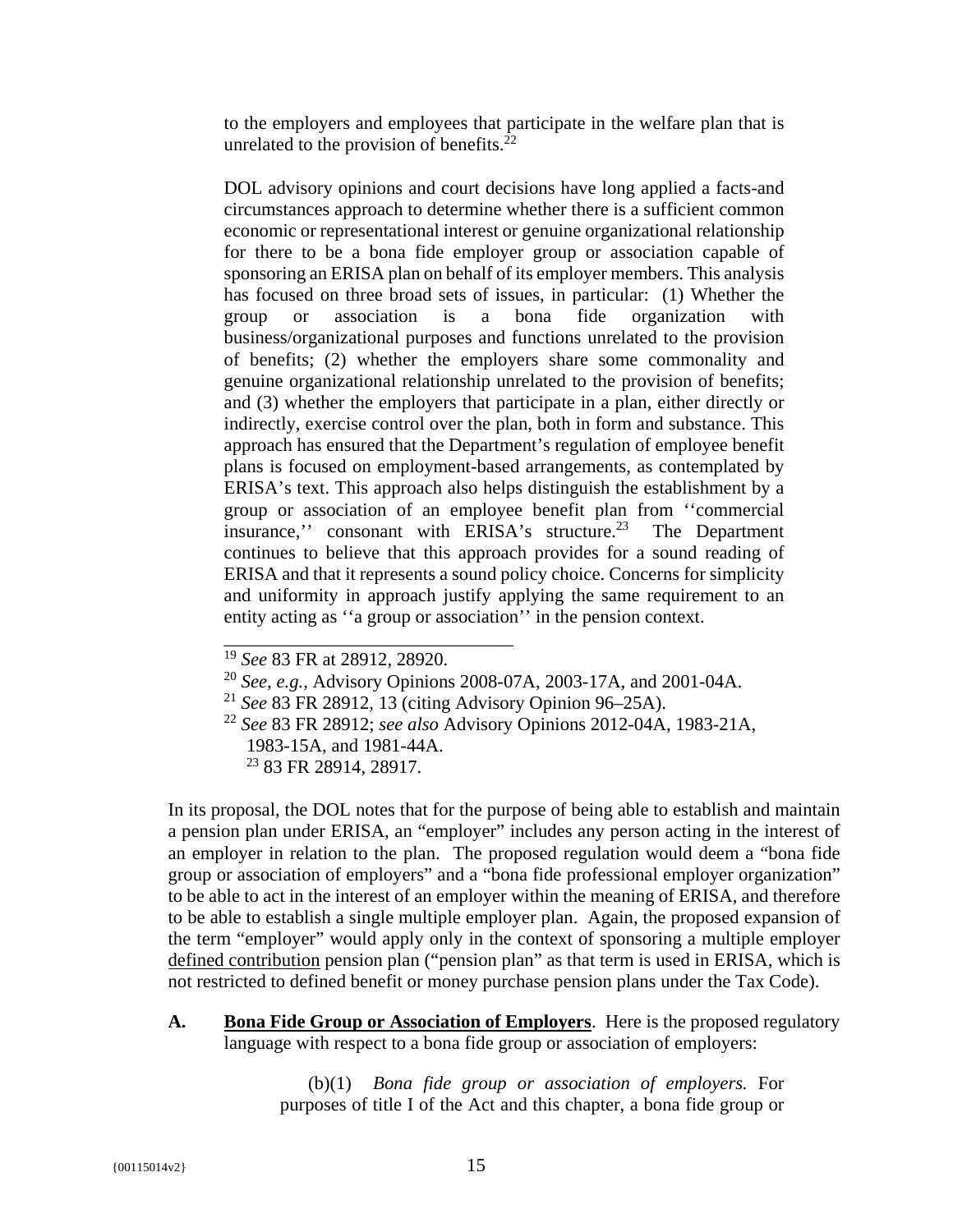association of employers capable of establishing a MEP shall include a group or association of employers that meets the following requirements:

(i) The primary purpose of the group or association may be to offer and provide MEP coverage to its employer members and their employees; however, the group or association also must have at least one substantial business purpose unrelated to offering and providing MEP coverage or other employee benefits to its employer members and their employees. For purposes of satisfying the standard of this paragraph  $(b)(1)(i)$ , as a safe harbor, a substantial business purpose is considered to exist if the group or association would be a viable entity in the absence of sponsoring an employee benefit plan. For purposes of this paragraph  $(b)(1)(i)$ , a business purpose includes promoting common business interests of its members or the common economic interests in a given trade or employer community and is not required to be a for-profit activity;

(ii) Each employer member of the group or association participating in the plan is a person acting directly as an employer of at least one employee who is a participant covered under the plan;

(iii) The group or association has a formal organizational structure with a governing body and has by-laws or other similar indications of formality;

(iv) The functions and activities of the group or association are controlled by its employer members, and the group's or association's employer members that participate in the plan control the plan. Control must be present both in form and in substance;

(v) The employer members have a commonality of interest as described in paragraph (b)(2) of this section;

(vi) The group or association does not make plan participation through the association available other than to employees and former employees of employer members, and their beneficiaries; and

(vii) The group or association is not a bank or trust company, insurance issuer, broker-dealer, or other similar financial services firm (including pension record keepers and third-party administrators), or owned or controlled by such an entity or any subsidiary or affiliate of such an entity, other than to the extent such an entity, subsidiary or affiliate participates in the group or association in its capacity as an employer member of the group or association.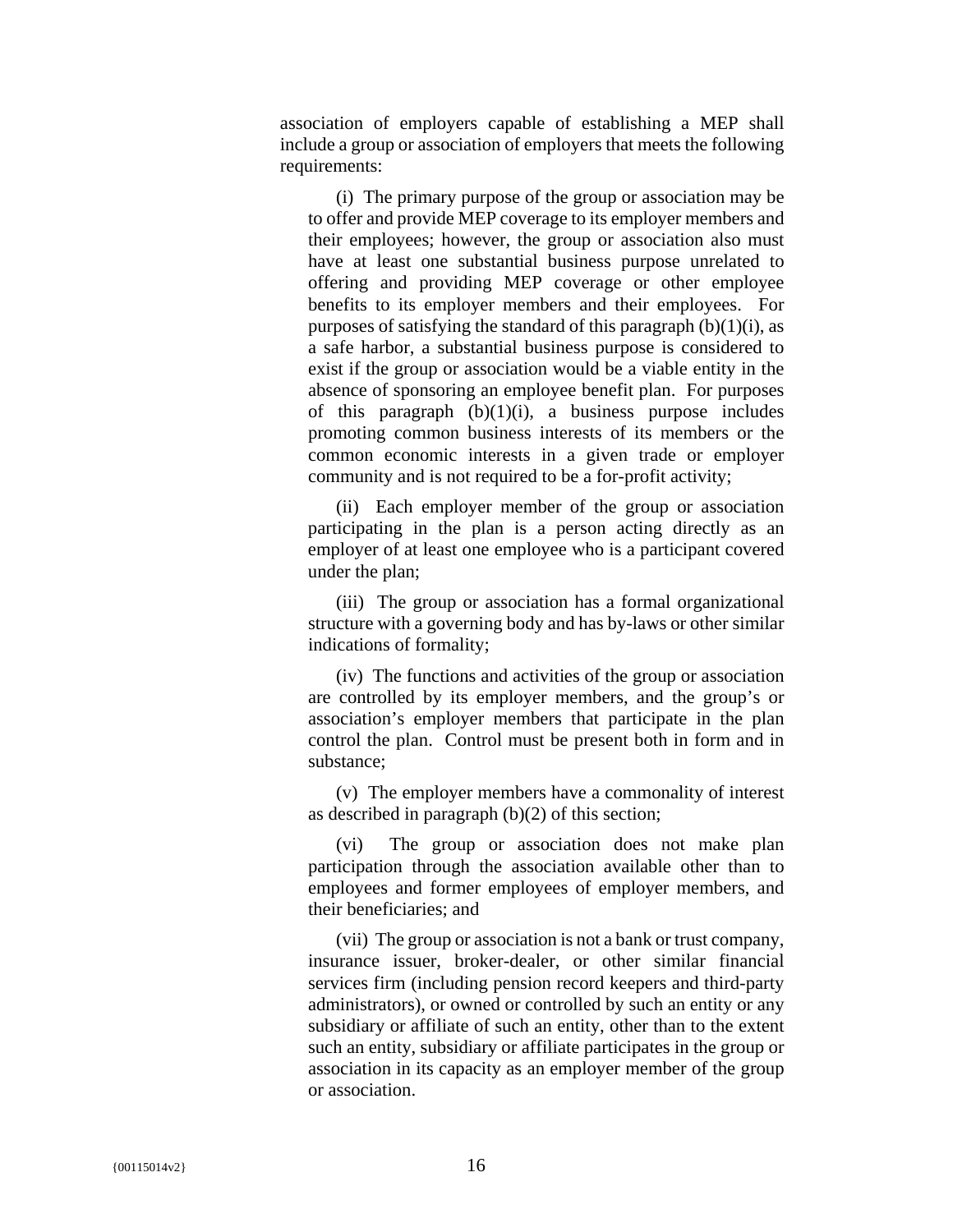#### (2) *Commonality of interest.*

(i) Employer members of a group or association will be treated as having a commonality of interest if either:

> (A) The employers are in the same trade, industry, line of business or profession; or

> (B) Each employer has a principal place of business in the same region that does not exceed the boundaries of a single State or a metropolitan area (even if the metropolitan area includes more than one State).

(ii) In the case of a group or association that is sponsoring a MEP under this section and that is itself an employer member of the group or association, the group or association will be deemed for purposes of paragraph  $(b)(2)(i)(A)$  of this section to be in the same trade, industry, line of business, or profession, as applicable, as the other employer members of the group or association.

**B. Bona Fide Professional Employer Organization**. The proposed regulation defines "bona fide professional employer organization" in the following fashion:

> (c)(1) *Bona fide professional employer organization.* A professional employer organization (PEO) is a human-resource company that contractually assumes certain employer responsibilities of its client employers. For purposes of title I of the Act and this chapter, a bona fide PEO is capable of establishing a MEP. A bona fide PEO is an organization that meets the following requirements:

(i) The organization performs substantial employment functions, as described in paragraph  $(c)(2)$  of this section, on behalf of its client employers, and maintains adequate records relating to such functions;

(ii) The organization has substantial control over the functions and activities of the MEP, as the plan sponsor (within the meaning of section  $3(16)(B)$  of the Act), the plan administrator (within the meaning of section  $3(16)(A)$  of the Act), and a named fiduciary (within the meaning of section 402 of the Act);

(iii) The organization ensures that each client employer that adopts the MEP acts directly as an employer of at least one employee who is a participant covered under the defined contribution MEP; and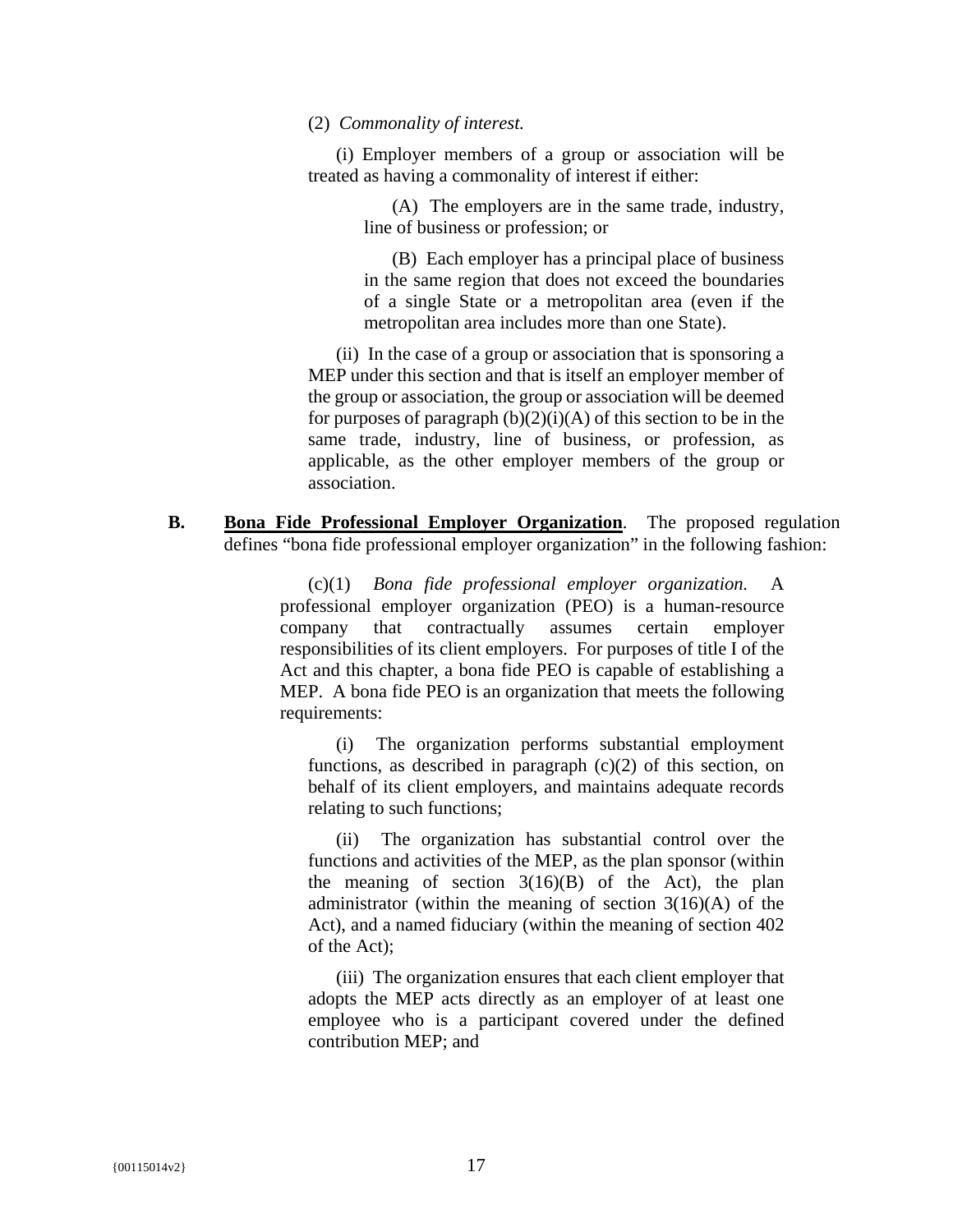(iv) The organization ensures that participation in the MEP is available only to employees and former employees of the organization and client employers, and their beneficiaries.

(2) *Criteria for substantial employment functions.* The criteria in this paragraph  $(c)(2)$  are relevant to whether a PEO performs substantial employment functions on behalf of its client employers. Although a single criterion alone may, depending on the facts and circumstances of the particular situation and the particular criterion, be sufficient to satisfy paragraph  $(c)(1)(i)$  of this section, as a safe harbor, an organization shall be considered to perform substantial employment functions on behalf of its client employers if –

(i) The organization is a ''certified professional employer organization'' (CPEO) as defined in section 7705(a) of the Internal Revenue Code, and regulations thereunder, the CPEO has entered into a "service contract" within the meaning of section 7705(e)(2) of the Internal Revenue Code with respect to its client-employers that adopt the defined contribution MEP with respect to the client-employer employees participating in the MEP, pursuant to which it satisfies the criteria in paragraphs  $(c)(2)(ii)(A)$ ,  $(B)$ , and  $(C)$  of this section, and the organization meets any two or more of the criteria set forth in paragraph  $(c)(2)(ii)(D)$  though  $(I)$  of this section; or

(ii) The organization meets any five or more of the following criteria with respect to client-employer employees participating in the plan:

(A) The organization is responsible for payment of wages to employees of its client-employers that adopt the plan without regard to the receipt or adequacy of payment from those client-employers;

(B) The organization is responsible for reporting, withholding, and paying any applicable federal employment taxes for its client employers that adopt the plan, without regard to the receipt or adequacy of payment from those client-employers;

(C) The organization is responsible for recruiting, hiring, and firing workers of its client-employers that adopt the plan in addition to the client-employer's responsibility for recruiting, hiring, and firing workers;

(D) The organization is responsible for establishing employment policies, establishing conditions of employment, and supervising employees of its clientemployers that adopt the plan in addition to the clientemployer's responsibility to perform these same functions;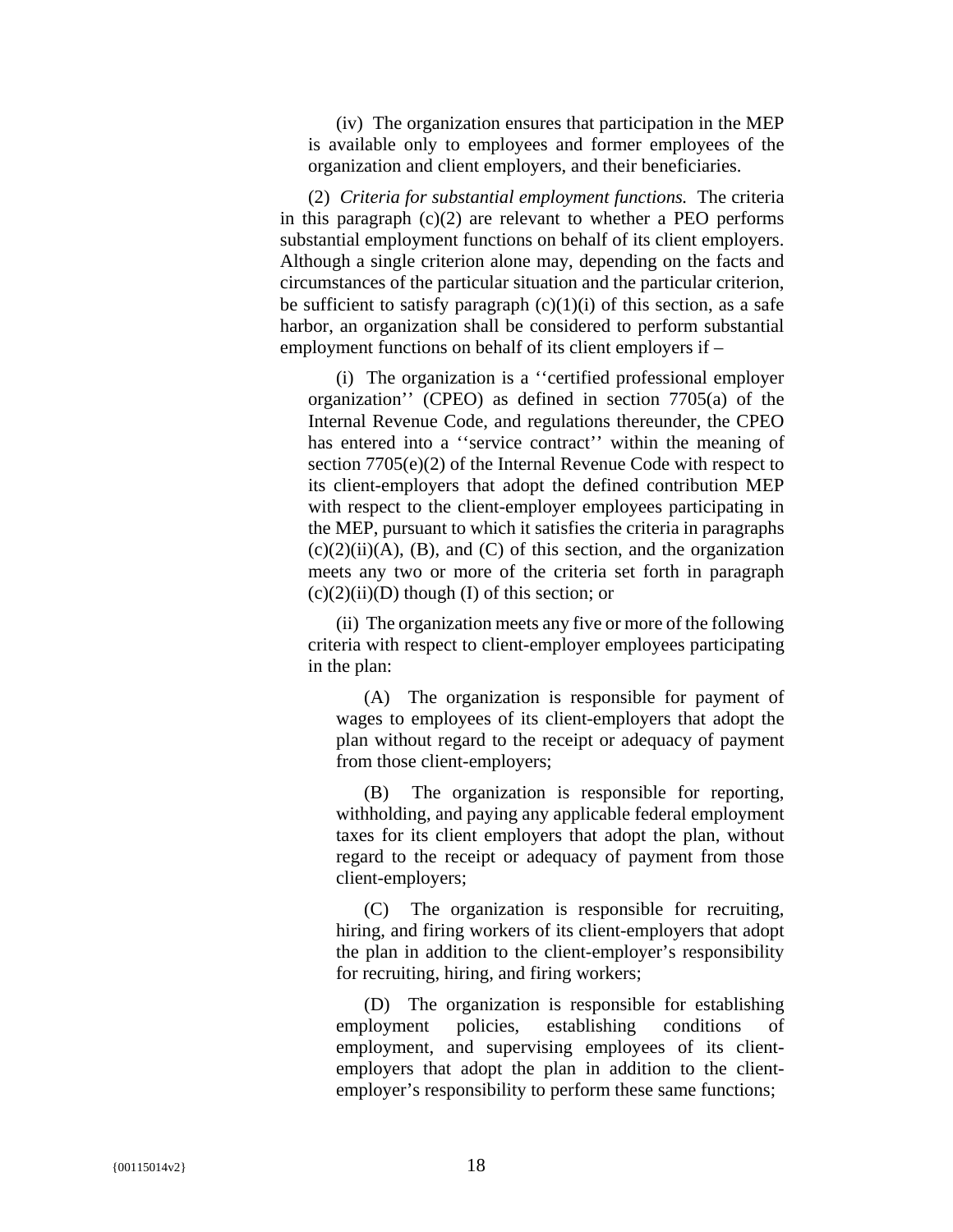(E) The organization is responsible for determining employee compensation, including method and amount, of employees of its client-employers that adopt the plan in addition to the client-employers' responsibility to determine employee compensation;

(F) The organization is responsible for providing workers' compensation coverage in satisfaction of applicable state law to employees of its client-employers that adopt the plan, without regard to the receipt or adequacy of payment from those client-employers;

(G) The organization is responsible for integral humanresource functions of its client-employers that adopt the plan, such as job-description development, background screening, drug testing, employee-handbook preparation, performance review, paid time-off tracking, employee grievances, or exit interviews, in addition to the client employer's responsibility to perform these same functions;

(H) The organization is responsible for regulatory compliance of its client-employers participating in the plan in the areas of workplace discrimination, family-andmedical leave, citizenship or immigration status, workplace safety and health, or Program Electronic Review Management labor certification, in addition to the clientemployer's responsibility for regulatory compliance; or

(I) The organization continues to have employeebenefit-plan obligations to MEP participants after the client employer no longer contracts with the organization.

**C. Working Owners**. The proposed regulation is intended not only to expand the coverage of common law employees under multiple employer plans, but also to facilitate the coverage under multiple employer plans of owners who are not common law employees. The proposal would do so under the following proposed regulatory language:

> (d) *Dual treatment of working owners as employers and employee*s. (1) A working owner of a trade or business without common law employees may qualify as both an employer and as an employee of the trade or business for purposes of the requirements in paragraph (b) of this section, including the requirement in paragraph  $(b)(1)(ii)$  of this section that each employer member of the group or association adopting the MEP must be a person acting directly as an employer of one or more employees who are participants covered under the MEP, and the requirement in paragraph  $(b)(1)(vi)$  of this section that the group or association does not make participation through the group or association available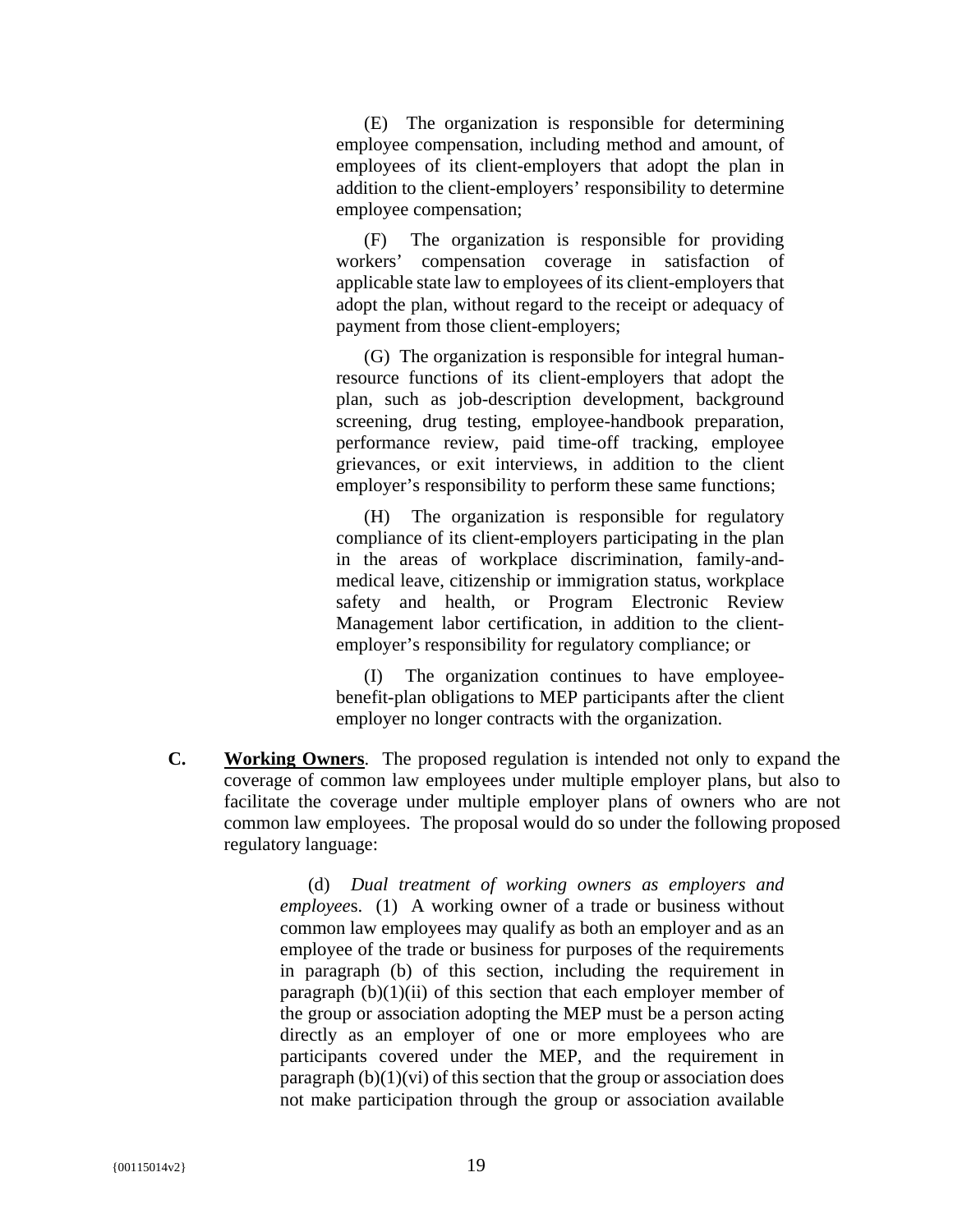other than to certain employees and former employees and their beneficiaries.

(2) The term ''working owner'' as used in this paragraph (d) means any person who a responsible plan fiduciary reasonably determines is an individual:

(i) Who has an ownership right of any nature in a trade or business, whether incorporated or unincorporated, including a partner or other self-employed individual;

(ii) Who is earning wages or self-employment income from the trade or business for providing personal services to the trade or business; and

(iii) Who either:

(A) Works on average at least 20 hours per week or at least 80 hours per month providing personal services to the working owner's trade or business, or

(B) In the case of a MEP described in paragraph (b) of this section, if applicable, has wages or self-employment income from such trade or business that at least equals the working owner's cost of coverage for participation by the working owner and any covered beneficiaries in any group health plan sponsored by the group or association in which the individual is participating or is eligible to participate.

(3) The determination under this paragraph (d) must be made when the working owner first becomes eligible for participation in the defined contribution MEP and continued eligibility must be periodically confirmed pursuant to reasonable monitoring procedures.

**VI. Would the DOL's Proposed Rule Make a Difference?** In admirable candor, the DOL confesses in its proposed rule that it is not sure its proposal would substantially increase the number of persons covered under retirement plans. The DOL's proposal is aimed at, though not restricted to, expanding coverage for employees of smaller employers. The Department notes that small employers may be deterred from offering retirement benefits for reasons of both cost and fear of fiduciary or other liability or responsibility. As to the first point – cost – the hope is that larger multiple employer plans will have lower administrative and investment management expenses, measured on a per-participant basis, than most smaller plans.

The DOL does a nice job in its proposed rule acknowledging the various arguments concerning the regulation's possible effect on plan costs. In doing so, it includes references to a number of helpful surveys and statistical compilations. But as the DOL observes, multiple employer plan costs may not always be lower than those under currently available offerings from bundled financial service providers. More generally, the DOL says the variety of small employer retirement plan options currently available under the Tax Code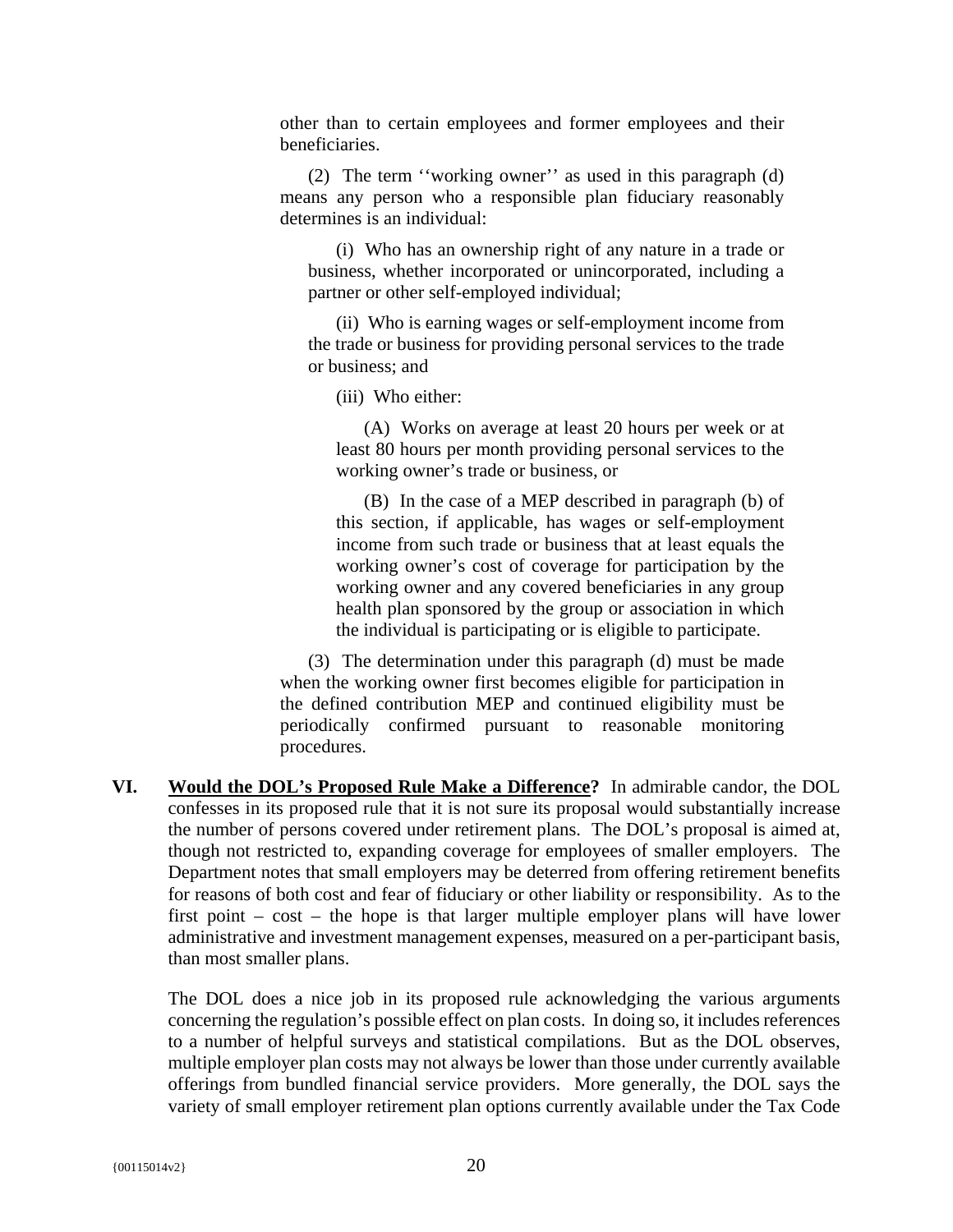"may better serve an employer's needs than a [multiple employer plan] would in some circumstances." Leaving aside administrative and investment costs, if an employer is to make a matching or other contribution, that would, of course, be another, perhaps more substantial, cost.

As to the concern smaller employers, or other employers not offering retirement plans, may have about the legal risks associated with offering a retirement plan, the DOL proposal does not seem to signal any relaxation of the applicable fiduciary standards. The DOL says a multiple employer plan structure may "effectively transfer substantial legal risks to professional fiduciaries responsible for the management of the plan," but notes that "employers would [still] retain some fiduciary responsibility for choosing and monitoring the arrangement and forwarding required contributions to the [multiple employer plan]." This is really little, if any, different than the DOL's general view of one's responsibility in hiring and monitoring any vendor in connection with a retirement plan.

If the DOL's current proposal becomes effective, only time will tell whether it will have the desired effect of increasing retirement plan coverage (or at least availability). The DOL proposal is fair and transparent in expressing its uncertainty about the effect it may have. My view is that with the remarkable reduction in mutual fund investment management fees over the past decade or so, and increasingly competitive pricing by recordkeepers, the hoped-for reduction in administrative and investment costs associated with multiple employer plans may not seem all that impressive to an employer that is already cost conscious.

The argument about relieving small employers of fiduciary responsibility is more interesting. If an employer's primary fiduciary responsibility would be merely to select and monitor a multiple employer plan vendor, the question may become what that selection and monitoring requires. If, in choosing and monitoring a multiple employer plan vendor, ERISA's fiduciary rules require the employer to compare offerings – in terms of service, administrative costs, and investment options – available from a variety of vendors, and require quarterly analysis of the investment options offered by the chosen vendor, this may prove a considerable burden for a small employer. This may particularly be true if the employer feels it must retain an investment, or other retirement plan, consultant to help it with its analysis. Retaining such an expert would, after all, be the norm for larger employers trying to meet their ERISA fiduciary obligation of prudence. My view is that if the DOL's proposal, or some variant of it, is to have the desired effect of substantially expanding retirement coverage, the DOL may need to issue guidance clarifying, and probably relaxing, the fiduciary standards applicable to the choice and monitoring of multiple employer plan vendors.

In considering whether the DOL proposal would substantially change the marketplace, it is worth noting that there are already multiple employer plans available, including some very large ones. Consider, for example, that in the listing of the largest defined contribution multiple employer plans set out in an earlier GAO Report, the third largest such plan (based on 2009 Forms 5500) was the ADP Total Source Group, Inc. plan. At that time, the ADP plan had roughly 150,000 participants and over \$1 billion in assets. GAO-12-665,